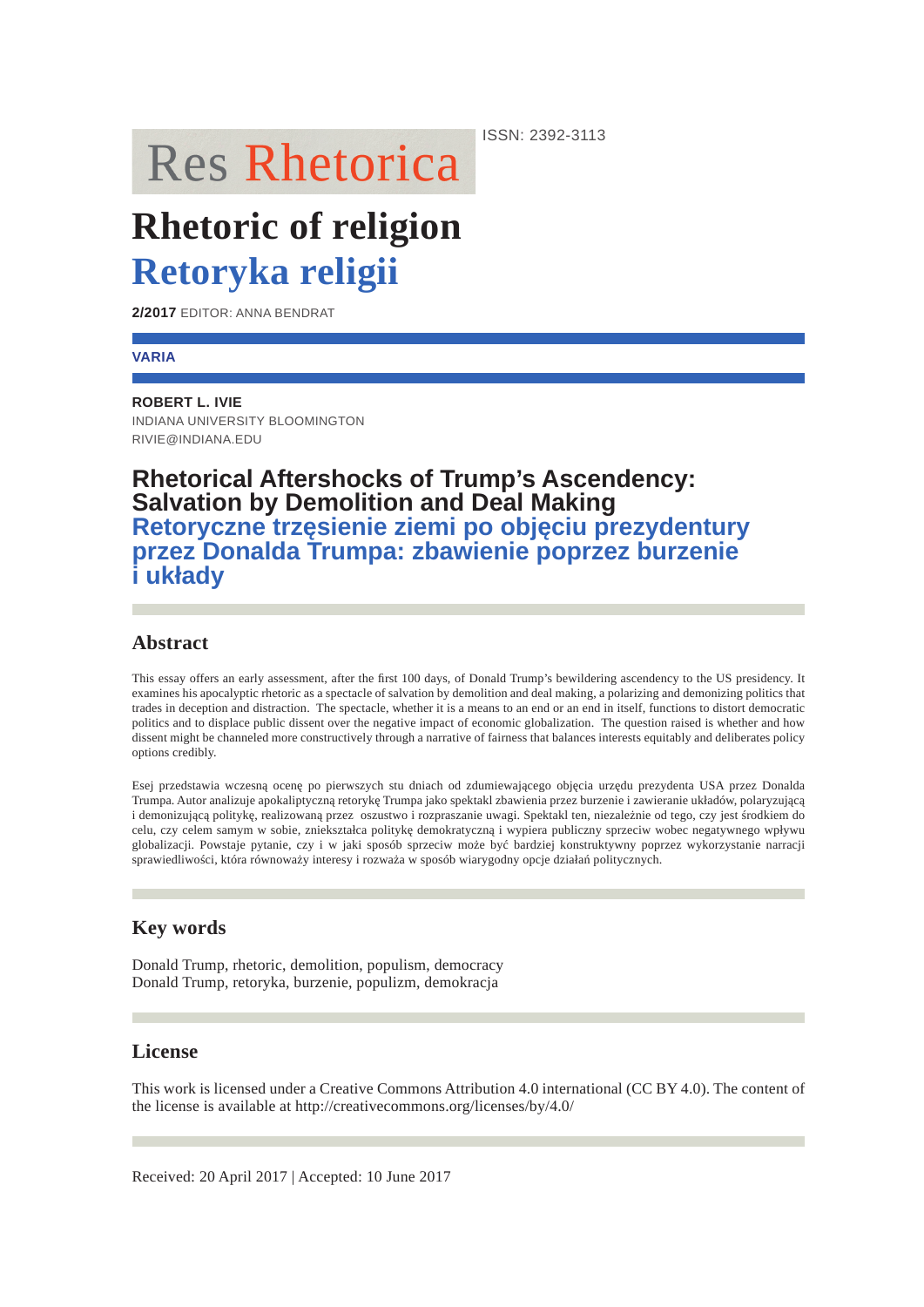# **Rhetorical Aftershocks of Trump's Ascendency: Salvation by Demolition and Deal Making**

Stunned, frightened, and elated. These were three of the principal emotions experienced by US citizens after Donald Trump's astonishing ascendency to the presidency. Months after the election, many of the stunned remained disoriented, large numbers of the frightened had declared their unflagging resistance, and the hardcore of the elated counseled everyone else to give the guy a chance.<sup>1</sup> An already polarized electorate had become hyperpolarized, with a dazed residue of the citizenry stymied somewhere in the grey areas between. One side's dystopia was the other's utopia in the making.

On the one hand, Trump's first months in office were marked by an excess of scandal, little progress on legislation, understaffing of executive positions, an obscure and incoherent foreign policy, and uncommonly low public approval ratings (Leonhardt 2017). On the other hand, his supporters looked forward to starving the beast. An earthly paradise would follow the dismantling of outsized and overreaching government, except for the military establishment and the rest of the security-state apparatus. The scent of apocalypse pervaded a shattered political landscape and a highly partisan start to Trump's presidency. At the end of the first 100 days, he was "still a mercurial and easily offended provocateur capable of head-spinning gyrations in policy and politics" (Baker 2017).

Trump's election was a seismic event with continuing rhetorical aftershocks. Regulatory policy and enforcement, healthcare programs, environmental protections, civil rights safeguards – all seemed destabilized and subject to effacement. Racism, nationalism, xenophobia, and militarism were the four horsemen of the Trumpian apocalypse. The administration's polarizing rhetoric was coarse, non- -deliberative, illiberal, deceitful, and destabilizing. After three months in office, Trump's average job approval rating of 41% was the lowest by 14 percentage points of any first-quarter public opinion rating of a US president since World War II, according to Gallup (Jones 2017), with 87% approval from Republicans

<sup>1.</sup> The first 100 days of Trump's presidency occurred on April 29, 2017. On the resistance movement, see Mascaro (2017).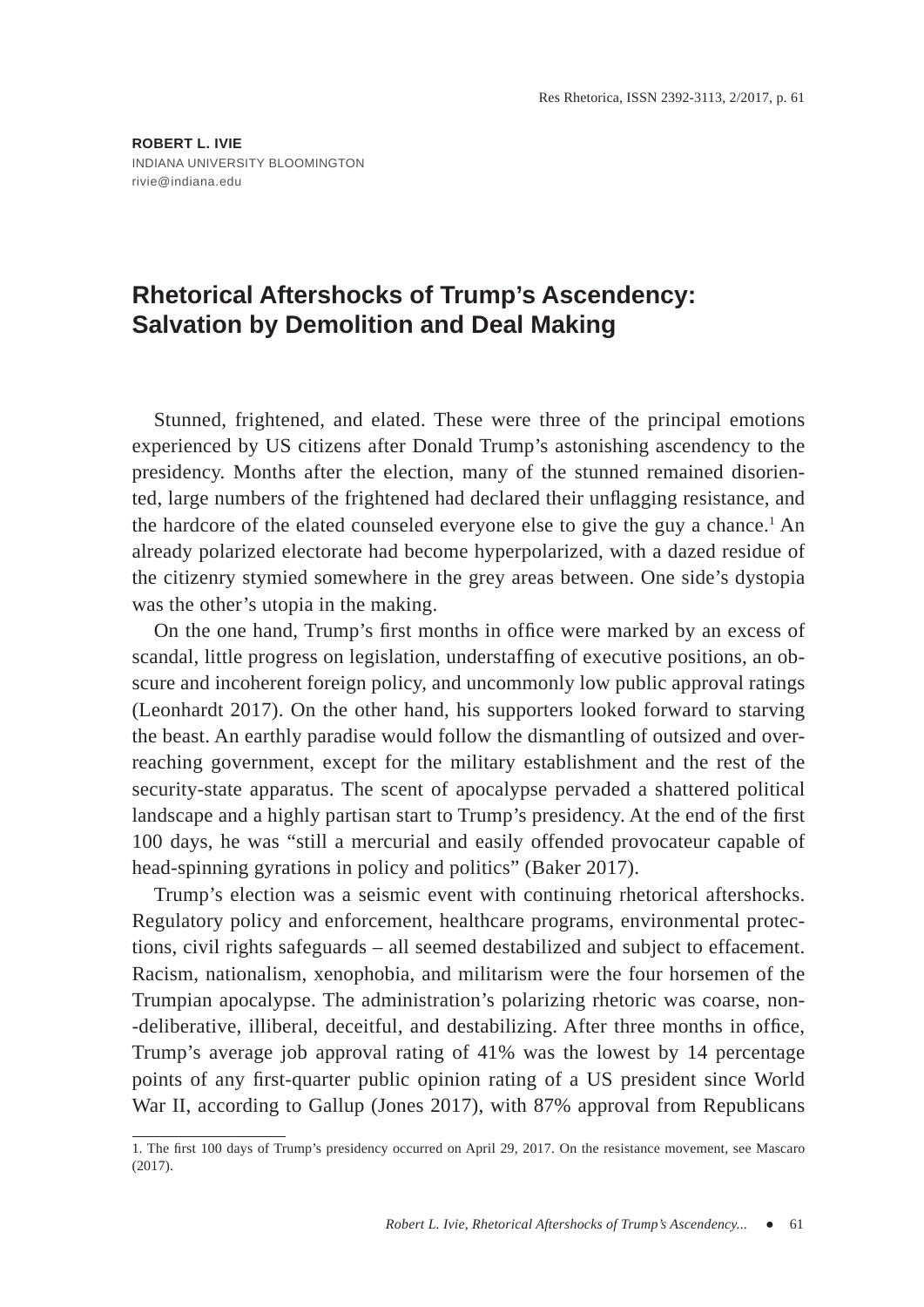and only 9% approval from Democrats. Trump was methodically undermining the accumulated credibility and moral authority of the presidency (Kris 2017), and he was not about to change his unconventional and unpredictable ways. The "vertigo presidency," as one early observer (Stephens 2017) dubbed it, was quickly becoming a product of "its own paranoia, incompetence and recklessness." Yet, the support of his base of voters remained steady (Balz and Clement 2017). Trump loyalists still believed their president would "make America great again."

Demolition was the guiding trope of Trump's apocalyptic rhetoric. "The Wrecking Ball," *Time* magazine's (2017, 1) tag for the president's war on government, verbally reinforced its cover image of a giant-sized Trump knocking down the Washington monument with jarring tweets. The editorial board of the *Los Angeles Times* agreed that Trump saw himself as a wrecking ball seeking to fix things in an authoritarian way by undermining the courts, the media, the Congress, and the federal bureaucracy (The Times Editorial Board 2017c, 2017d). The demolition motif carried over to Trump's "desire to unpick Obama's legacy – without a clear picture of what would replace it" (Borger 2017). This impulse to undo or knockdown was reflected in Trump's jarring accusation (after a gas attack on Syrian civilians, following the new administration's apparent shift away from Obama's determination to remove Assad from power) that the "heinous actions by the Bashar al-Assad regime are a consequence of the last administration's weakness and irresolution" (Borger 2017).<sup>2</sup>

The spectacle of presidential incivility  $-$  the bull in the china shop  $-$  raises the question of whether a fragile US political culture was broken beyond repair. At best, a fix would be difficult to achieve because Trump rose to office on a groundswell of popular discontent with the establishment. One sympathetic supporter (Davidson 2017) identified Trump as the champion of forgotten millions, insisting that his popularity stemmed from "a deep sense of disconnection in American society," which began years before the 2016 election because so many "felt left behind by an economic recovery that largely excluded them, a culture that scoffed at their beliefs and a government that promised change but failed to deliver." The election was "a rejection of the entire political system," Davidson insisted; a splintered polity fostered a "revolt" against "a corrupt political establishment"

<sup>2.</sup> The Trump administration quickly reversed its position on Assad by suggesting there was no future role for him to govern Syria (Shabad 2017) and launching Tomahawk missiles to demolish Syrian military aircraft as a signal that additional force would be used if Assad should continue to resort to chemical weapons (Gordon, Cooper, and Shear 2017). This was a righteous act of Trump asking for "God's wisdom," praying for "the souls" of Assad's victims, and hoping that "as long as America stands for justice, then peace and harmony will, in the end, prevail" (Trump 2017d). In short, salvation follows demolition. The shock-and-awe symbolism of Trump's militarist foreign policy was apparent in his authorization of the dramatic use of a MOAB (Mother of all Bombs) to explode a tunnel complex used by Islamic State fighters in Afghanistan (Hennigan 2017). One thing that is "crystal clear," according to reporters Greg Jaffe and Jenna Johnson (2017), is that President Trump "loves a big show of military force." MOAB was exactly what he talked about so enthusiastically as a candidate, saying in reference to Islamic State terrorists, "You gotta knock the hell out of them. Boom! Boom! Boom!" (Jaffe and Johnson 2017).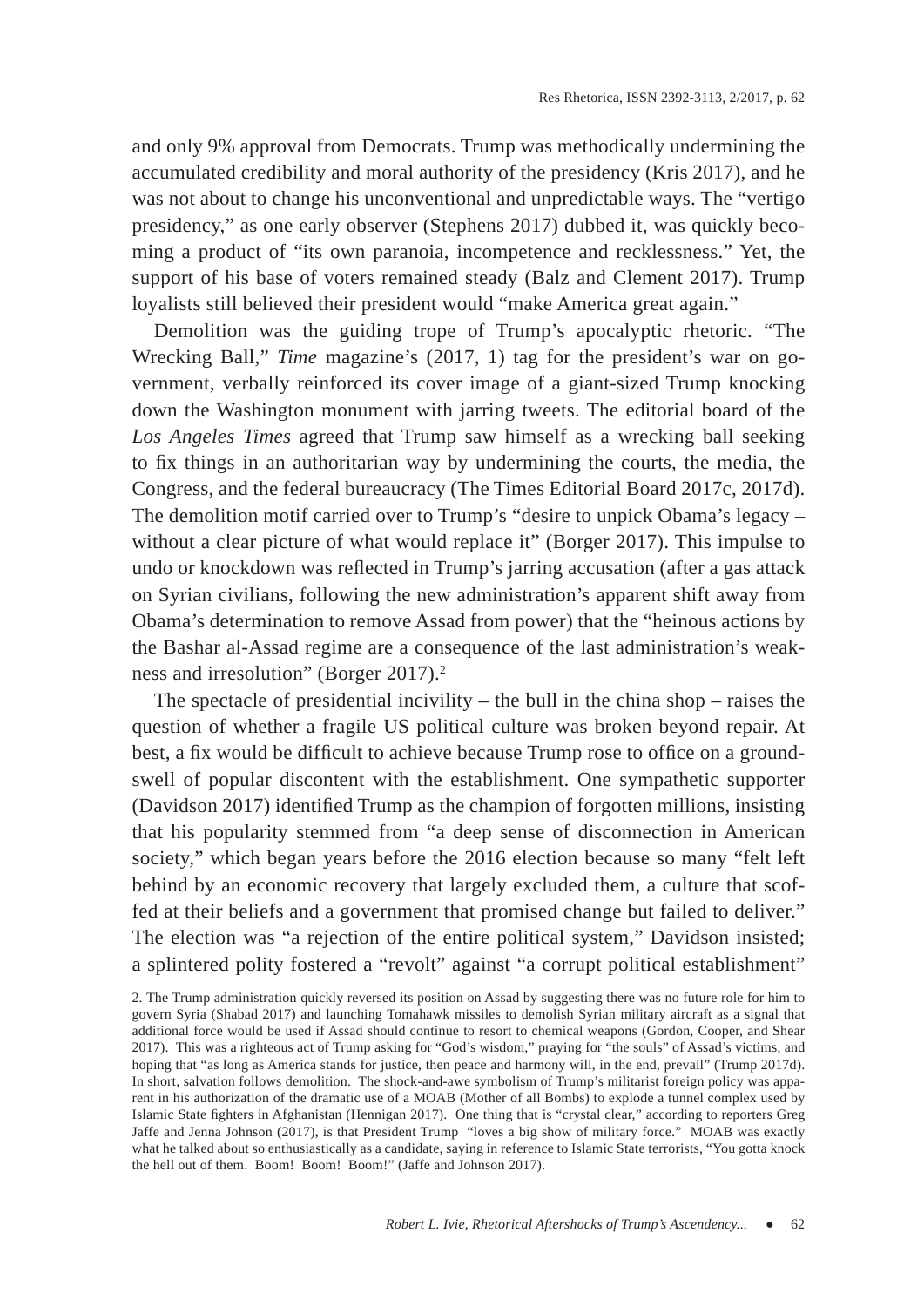of distrusted elites (see also Baskin 2017). Trumpian discord was symptomatic on the right, especially among white working-class men, of a political fissure that extended, although in a different form, all the way to Bernie Sanders on the left. After Trump's unexpected election, dueling discourses of rebellion and resistance seemingly precluded any credible appeal to common ground or any reasonable gesture to restore the political order.

Addressing the question of repair, assuming that such an inquiry is not hopelessly occluded, occasions a thoroughgoing entanglement in the phantasmagoria of political rhetoric. There is no way out of the rhetorical surround, no non-rhetorical solution, despite the public's alienation and post-truth cynicism reflected in the language of alternative facts and fake news. Politics in some measure is an ongoing process of composition, of choosing one trope over another. Replacing the present narrative of demolition is a necessary remedy to Pandemonium, although a partial one at best. The triumph of Trumpian chaos, observes John Feffer – author of the dystopian novel *Splinterlands*, which begins with a tale of ruin by "Hurricane Donald" in a world already fractured by globalization and "market authoritarianism" (Feffer 2016, 3-4, 15) – ultimately will be forestalled by writing a better plot, one that does not "just leave us with explosions, screams, and fade to black" (Feffer 2017).<sup>3</sup>

#### **Demolition Narrative**

The explosion of rightwing populism in the US coincided with a technologically induced transformation of political culture from the logic of print to the seduction of imagery. As Neil Postman (1985) observed, television changed news into a spectacle, one that could amuse us to death. His insight was prescient. The smart -phone innovation at the beginning of the  $21<sup>st</sup>$  century supplemented TV's entertaining sound bites with the micro-narrative intoxication of memes, tweets, and viral videos (Zhang 2015, 267). The pixel revolution featured speed over nuance. The news, delivered in fleeting images, was more engaging, provocative, and entertaining than true or false. As the public became more and more distracted, political issues were increasingly trivialized. Public discourse devolved, Andrew Postman

<sup>3.</sup> The immanence of a fade-to-black scenario within the Trumpian discourse of demolition was evident in the nuclear standoff with North Korea, which some compared in seriousness to the Cuban Missile Crisis. Richard Wolffe (2017) called Trump's approach a dangerous act of "buffoonery." Trump was "a man who bluffs and blusters his way through international crises . . . a nuclear-armed president who knows nothing about foreign affairs . . . who just fires off tweets and Tomahawks after watching TV." Whether "dumb or duplicitous," Trump was "a man who looks like a "fool" and puts on an act of being "cunningly mysterious."

<sup>.&</sup>lt;br>Columnist Eugene Robinson (2017b) characterized the dynamic in mid-April as Donald Trump, the America-first populist championing the forgotten working class now sounding like "a garden-variety globalist, defending the 'rigged' system he denounced during the campaign. Then again, who knows how he'll sound next week?"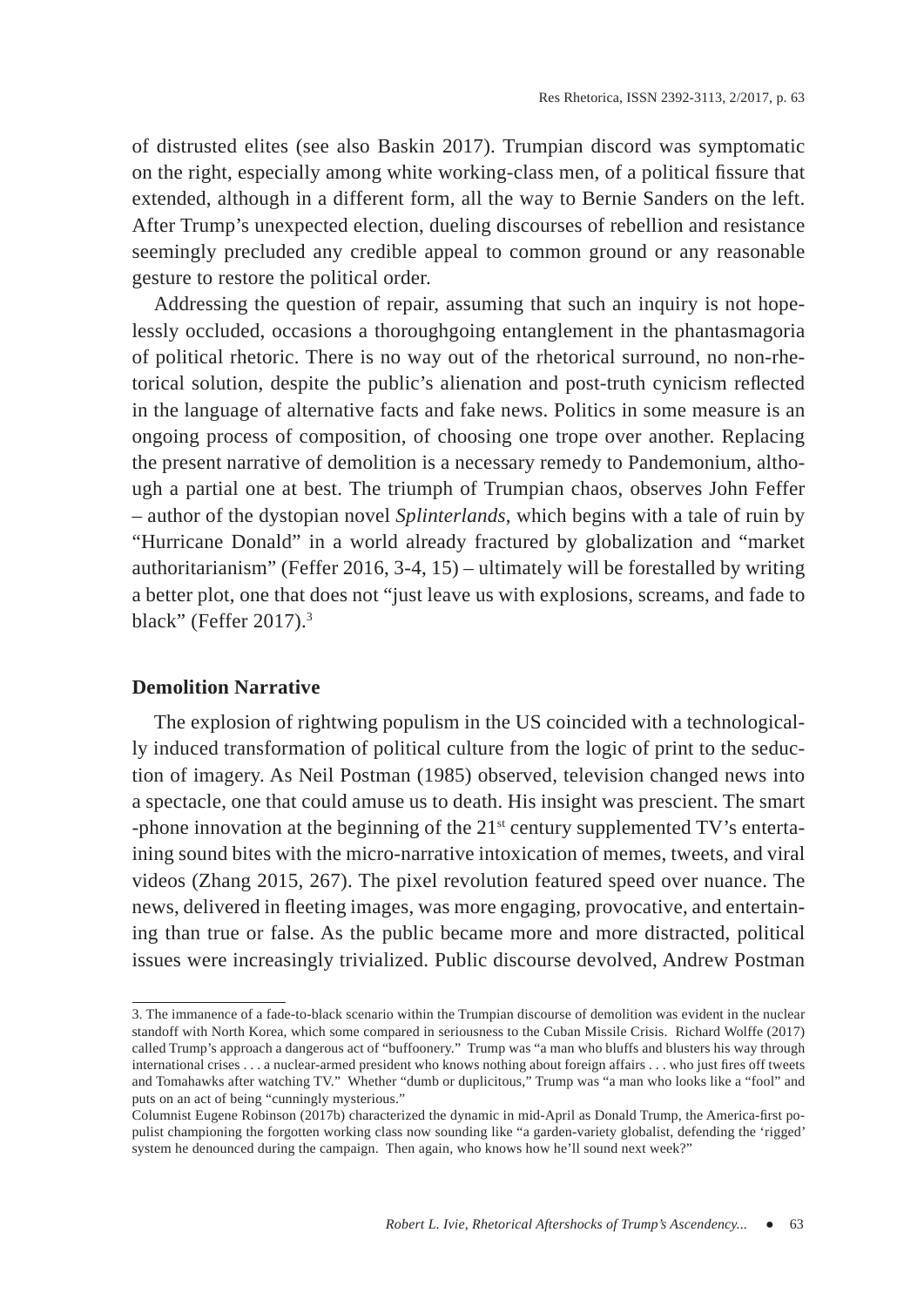(2017) observed, into the optics of raucous, violent, and childish "attention-craving gestures." The content of political speech no longer mattered, only its entertaining imagery, the gist of which was militant – a recurring fantasy of destruction and violence.

Trump was a perfect fit for the new media culture's politics of spectacle and seduction. "Creatures of politics" failed to understand that Trump was a "creature of television," observed a Republican critic (Parker and Costa 2017). Candidate Trump manipulated the mainstream media that opposed him; President Trump "consumes a steady diet of cable news" throughout the day; he is a "showman" who is "obsessed with television" and quick to applaud a "particularly combative" performance by his press secretary (Parker and Costa 2017). Trump's obsession with television and proclivity for tweet storms based on what he views in any given day grounds him in "a medium geared more for entertainment than actual policy making" (Parker and Costa 2017).

Trump's rhetorical militancy, both in his twitter attacks and his combative speeches, reflected what *Time* correspondent Massimo Calabresi (2017, 28) termed a "battle plan." The plan, according to White House chief strategist Stephen Bannon, called for the "deconstruction of the administrative state." Bannon, on behalf of Trump, promised members of the Conservative Political Action Conference that every day would be "a fight" to take back the country, by which he meant dismantling taxes, government regulations, and trade agreements that impinged on the country's "economic sovereignty" (Rucker and Costa 2017). Bannon, who "sees everything as a war" and encourages Trump to play the role of "disrupter" (von Drehle 2017a, 27, 30), extended the battle to the press, which the president duly branded "the enemy of the American People" (Grynbaum 2017). The press was just one more enemy in Bannon's apocalyptic war chant (Reilly and Heath 2017) echoed by Trump's dark inaugural vow to "unite the civilized world against Radical Islamic Terrorism, which we will eradicate completely from the face of the earth" (Trump 2017a).

This militant motif shaped the administration's initial outline of an "America First" budget. A \$54 billion cut to non-defense agencies would fund a \$54 billion increase in the military budget. It would eliminate "dozens of long-standing federal programs that assist the poor, fund scientific research and aid America's allies abroad" (Paletta and Mufson 2017), while making a \$2.6 billion down payment on a wall to seal the US-Mexican border. The hardest hit entities included the Environmental Protection Agency and the Departments of Agriculture, Labor, and State. Funding would be reduced by nearly \$6 billion for the National Institutes of Health and either reduced or eliminated for affordable housing, home heating, homelessness assistance, job training, clean energy, foreign aid, and UN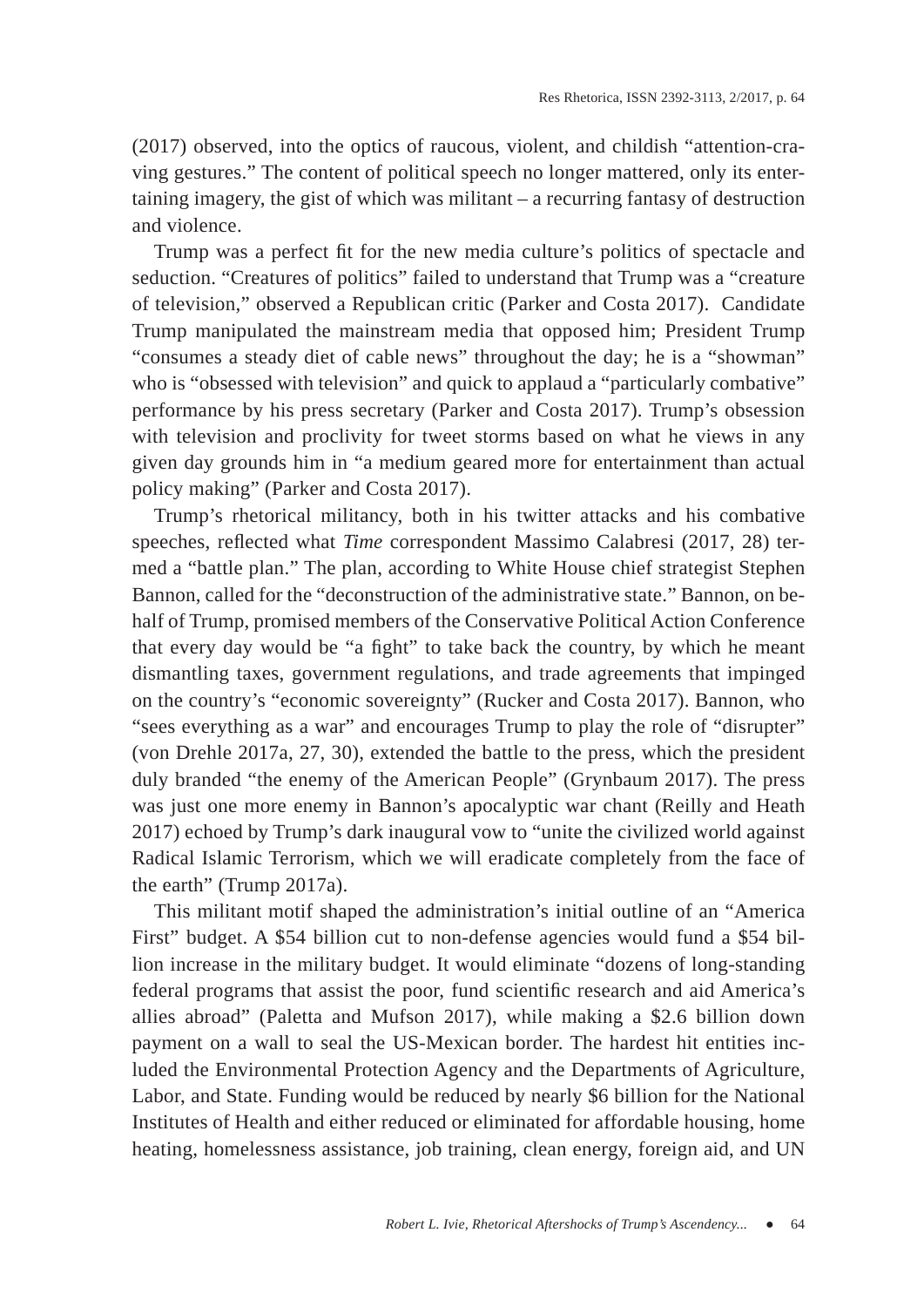peacekeeping. Cultural agencies were also targeted for elimination, including the National Endowment for the Arts, the National Endowment for the Humanities, the Institute of Museum and Library Services, and the Public Broadcasting Corporation. The budget blueprint, supposedly structured to reflect Trump's campaign promises, extended deep cuts to domestic programs serving the workingclass voters of his populist base (Przyzbyla 2017). Complete with contradictions, as one commentator observed, "President Trump's first budget is an attempt to reshape the federal government in his own image – crass, bellicose, short-sighted, unserious and ultimately hollow" (Robinson 2017a). The prospect of busting up the government might feel good to his core supporters, but eliminating services, removing regulations, and cutting taxes (supposedly to stimulate economic growth) would serve immediately and primarily the interests of the wealthiest class (Date 2017; Ehrenfreund 2017a; Ehrenfreund 2017b; Rushe, Jacobs, and Siddiqui 2017).

As bad as it seemed, Trump's dramatic proposal to demolish non-military spending, whether or not it passed Congressional scrutiny, was a diversion with a deeper significance. His un-presidential frolics displaced public discontent and distorted democratic politics. The post-inaugural clown act was well practiced throughout an unconventional run for office and, prior to that, a stint on reality TV. It attracted immense media attention before and after his election, diverting the public view from vexing issues facing the country and the world by playing to the nostalgic nationalist fantasy of bootstrapping individualism and unfettered capitalism. Denying global warming, blaming immigrants, fighting an open-ended war on terrorism, and developing a new generation of nuclear weapons would not produce more and better jobs or provide greater national security. Yet, supporters wildly cheered and detractors loudly booed – sometimes even engaged in fisticuffs – rather than engage in substantive deliberation.

The sordid entertainment of Trump's disruptive persona warped public discourse in the way that funhouse mirrors distort and the magician's illusions rely on misdirection. His carnivalesque house of mirrors comprised a politics of delusion by distracting the wary and deceiving the gullible. By tweeting the unsubstantiated claim that former President Obama had wiretapped Trump Tower (Shear and Schmidt 2017), for instance, he played to post-9/11 suspicions that, regardless of legal restrictions, the NSA, CIA, FBI, and various military intelligence agencies of an Orwellian state were covertly monitoring citizens, a presumption reinforced just days prior by a WikiLeaks revelation that the CIA was hacking into smart phones and smart televisions worldwide to record private sounds, images, and texts (Timberg, Dwoskin, and Nakashima 2017).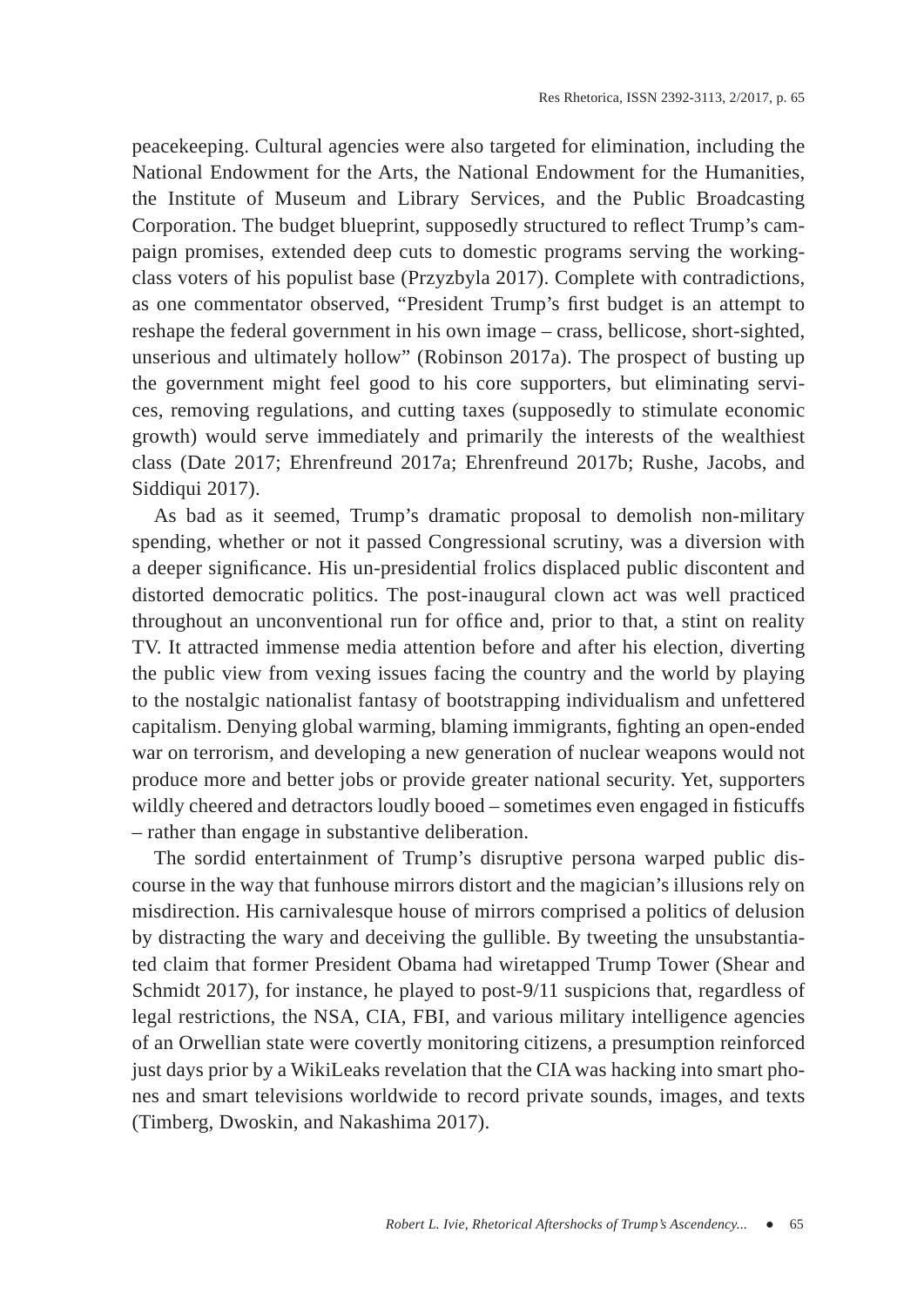Intentionally or not, the spectacle of Trump's outbursts, which channeled his supporters' outrage, also displaced constructive criticism of the system of economic privilege that he (as well as Sanders) insisted was rigged against the working and middle classes (Long 2016). Lurking in the background of Trump's deception – by design or default – were initiatives to lower taxes for the super rich, dismantle Wall Street regulations, reduce health care and other safety-net programs for people in need, defund public education, and minimize job-creation projects (Dionne 2017), all framed within an emotionally charged demolition narrative. Even Trump's campaign promise to rebuild the American infrastructure was compromised by Bannon's war on the administrative state (von Drehle 2017b, 24). He was "a President who ran as a populist and arrived in Washington surrounded by captains of industry" (Vick 2017, 35).

The tension between Trump's populist persona and his corporate capitalism was even reflected in the instability of his relationship to Bannon. By mid-April, the man who had been called the shadow president was struggling to keep his job as chief strategist while Trump began flipping populist positions he had taken in the campaign, saying for instance that China was not a currency manipulator after all. Bannon's battle with the business leaders and centrist financiers in Trump's White House put him at odds with the President's influential son-in-law (Parker Costa, and Phillip 2017; Rucker, Parker, and Costa 2017).4

Whether Trump's mercurial style and political clownery was a means to an end or an end in itself – no one was quite sure – it dominated the public agenda with its proclivity for demonizing opponents and fingering scapegoats. Economic dislocation – real and perceived – was and is a profound challenge for managing equitably the impact of globalization. Handled poorly, a tiny fraction prospers at the expense of everyone else while outsiders and outliers become convenient scapegoats for an aggrieved public: distrust, intolerance, and militancy abound; global warming is dismissed as a ruse; immigrants are blamed for economic decline; terrorism legitimizes militarism and endless warfare. Trump's antics infuriated his critics and managed difficult issues poorly, but they reinforced his political capital with a core of supporters who felt they had been victimized. Complaining about the guy whom many thought represented their concerns sounded to them like defending the very establishment they blamed for their plight.

Besides mishandling the exigency of economic dislocation, Trump's illiberal displacement of public discontent exacerbated a deeply rooted distrust of democracy. His dark inaugural tale of "American carnage" invoked a haunting image of demagoguery and mobocracy. The trope of carnage, together with a promise to

<sup>4.</sup> Columnist Eugene Robinson (2017b) characterized the dynamic in mid-April as Donald Trump, the America-first populist championing the forgotten working class now sounding like "a garden-variety globalist, defending the 'rigged' system he denounced during the campaign. Then again, who knows how he'll sound next week?"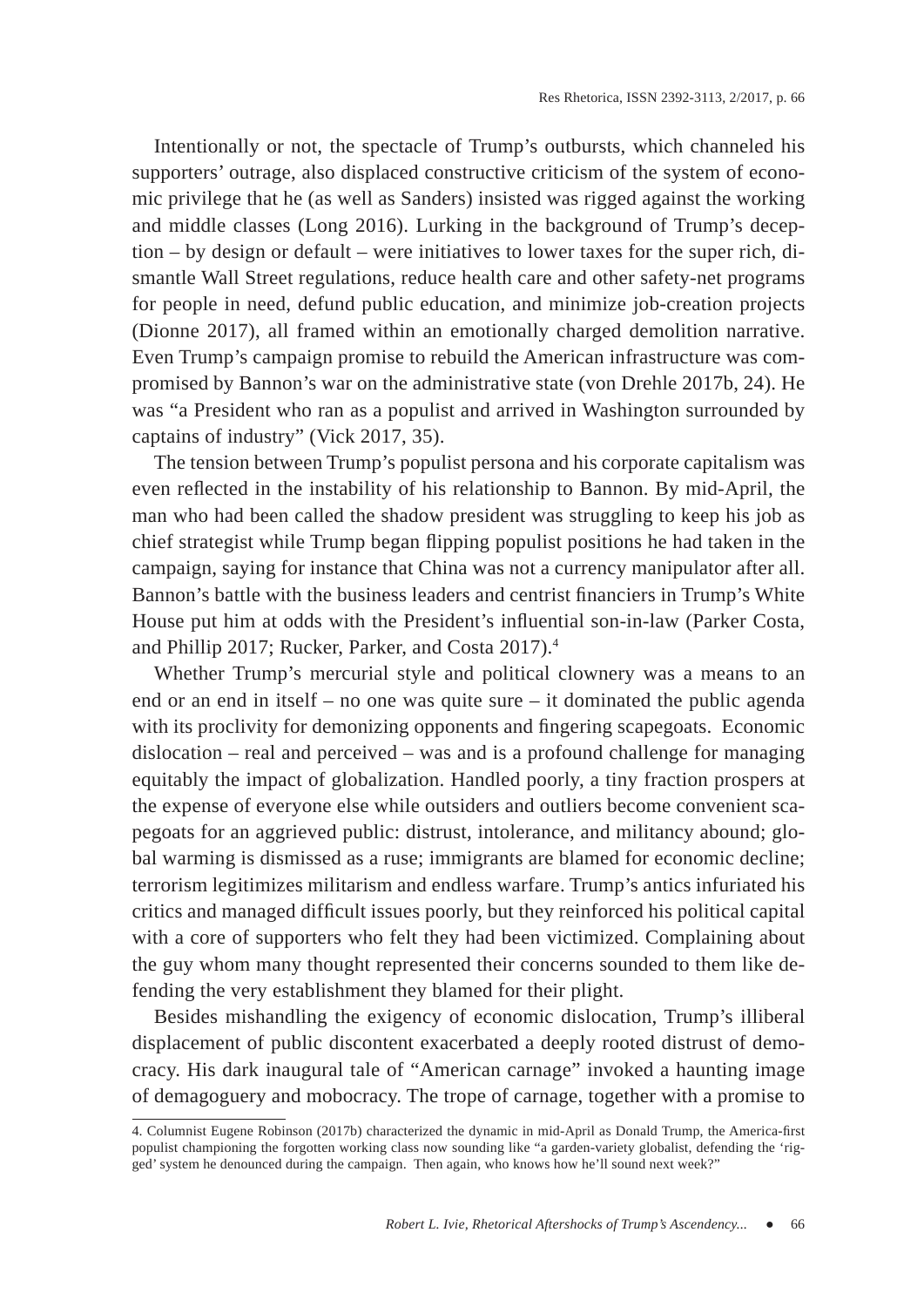transfer power to "a righteous public," condensed much of Trump's campaign rhetoric into a lament of Washington elites flourishing at the expense of the American people ("Their victories have not been your victories"). He painted a dismal picture of "mothers and children trapped in poverty . . . rusted out factories scattered like tombstones . . . and the crime and gangs and drugs that have stolen too many lives and robbed our country of so much unrealized potential." He would put a stop to the carnage immediately and, in the name of the people, pursue the nation's "glorious destiny." There would be no more enrichment "of foreign industry at the expense of American industry," no more subsidizing other countries while "allowing for the very sad depletion of our military." A "new vision" of "America First" would govern every decision on trade, taxes, immigration, and foreign affairs. America would start "winning again" (Trump 2017a).<sup>5</sup>

The inaugural's gloomy vision of glory restored rested on tacit assumptions previously expressed in Trump's campaign discourse (itself an exercise in political noir) and renewed in his post-election tweet storms. Candidate Trump frequently targeted illegal immigration across the US-Mexican border, for instance, promising to build a wall to prevent more undocumented immigrants from coming into the US and pledging to deport those already in the country. His position paper on immigration and border security declared that Mexico would pay for the border wall and that "all criminal aliens" would be rounded up and returned to their home countries (Sullivan 2015). He would deport the estimated 11 million undocumented immigrants in the US, whose numbers included "a lot of bad people," "bad dudes," "criminals," and "rapists"; "they have to go" (Diamond 2016). He insisted, too, that Muslims must be banned from entering the US.

Trump's anti-immigration posture  $-$  its combative tone and gloomy tenor  $-$  was set at the beginning of his campaign, when he announced his candidacy from Trump Tower on June 16, 2016:

Our country is in serious trouble. We don't have victories anymore . . . . When do we beat Mexico at the border? They're laughing at us, at our stupidity. And now they are beating us economically. They are not our friend, believe me. But they're killing us economically. The U.S. has become a dumping ground for everybody else's problems . . . . When Mexico sends its people, they're not sending their best . . . . They're sending people that have lots of problems . . . . They're bringing drugs. They're bringing crime. They're rapists. And some, I assume, are good people. (Trump 2015)

Similarly, on the matter of his Muslim travel ban, President Trump tweeted it was "about keeping bad people (with bad intentions) out of country"; there were "a lot of 'bad dudes' out there," (Scott 2017). His tweets and speeches in defense of the ban, a FOX News analyst observed, were "dark warnings" that painted

<sup>5.</sup> No one could tell, for instance, whether President Trump's militant threat of a "major, major conflict with North Korea" was tactical posturing or just impulsive (Sanger 2017).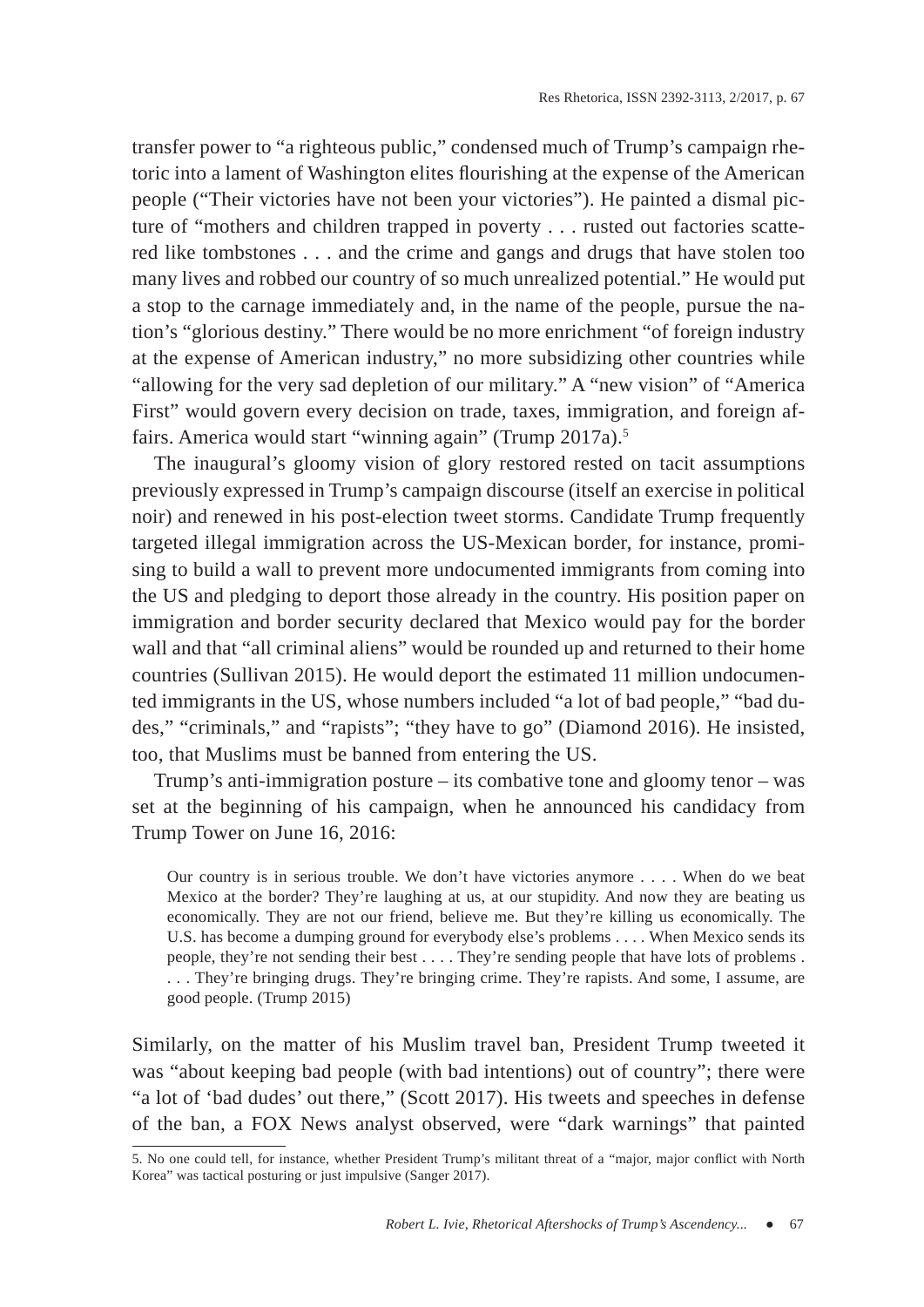an "increasingly ominous picture of the danger posed by Islamic extremists," an enemy that "celebrates death and totally worships destruction" (Tucker 2017).

Critics readily regarded the crude populism of Trump's demagoguery, with its xenophobic scapegoats and racist innuendos, as an illiberal outbreak of raw democracy. The *Los Angeles Times* editorial board lamented the "cynical assaults" on truth by "our dishonest President" (2017a), his demagogic embrace of untruth and embodiment of the "populist notion" that popular leaders can provide valid substitutions for verifiable truth (2017b), his effortless embrace of the entertaining but treacherous lie that "targets the darkness, anger and insecurity that hide in each of us and harnesses them for his own purposes" (2017b). It was easy to conflate rightwing populism with all forms of populism and to reduce democracy to the blight of populism (Lukacs 2005. 45-47; Laclau 2005, x, 16). Populism signified a democratic descent into fascism and ruination of the republic. Trump's many violations of liberal democracy's norms – his willingness to assert that elections are rigged, the media are corrupt, judges are biased, and political opponents should be jailed; "his tendencies toward nepotism, crony capitalism, and vengeance"; "his oft-stated admiration for authoritarians in other countries"(Klein 2017) – constituted a chilling threat, "the most dangerous challenge to the free government of the United States that anyone alive has encountered" (Frum 2017).

The Founders had feared demagogues and charismatic populists, Klein (2017) observed. They took steps to protect against such threats but failed to prevent the scourge of partisanship, a political toxin that dulled congressional desire to constrain the presidency. By this reckoning, the Republican congressional majority most likely would succumb to Trump's will to power. With his hostile takeover of the party, he held hostage both their reelection and their legislative agenda. Of course, the countervailing force of factionalism within the party could reduce somewhat the odds of presidential control over legislative outcomes, such as the at least temporary setback encountered by President Trump and House Speaker Paul Ryan on March 24, 2017 when, "facing a revolt among conservatives and moderates within their ranks" (Pear, Kaplan, and Haberman 2017), they were forced to withdraw legislation to repeal Obamacare (the Affordable Care Act), one day after the seventh anniversary of the ACA being signed into law.6

The reaction to Trump's illiberal persona and polarizing antics, while understandable, risked making democracy, rather than globalization, into the primary

<sup>6.</sup> True to form, Trump initially blamed Democrats for the setback, not the failure of Republicans to gain sufficient support from their own side, and immediately shifted the focus from health insurance to taxes, saying "We're probably going to start going very strongly on big tax cuts. Tax reform that will be next" (Jacobs and Smith 2017). "The best thing politically," Trump dramatically declared, "is to let Obamacare explode" (Goldstein and Eilperin 2017). A few weeks later, he suggested that tax cuts would have to wait until after Obamacare was repealed and soon after began pressuring the House of Representatives, unsuccessfully as it turned out, to reconsider a bill to repeal Obamacare within the first 100 days of his presidency (Cunningham, Snell, and Wagner 2017).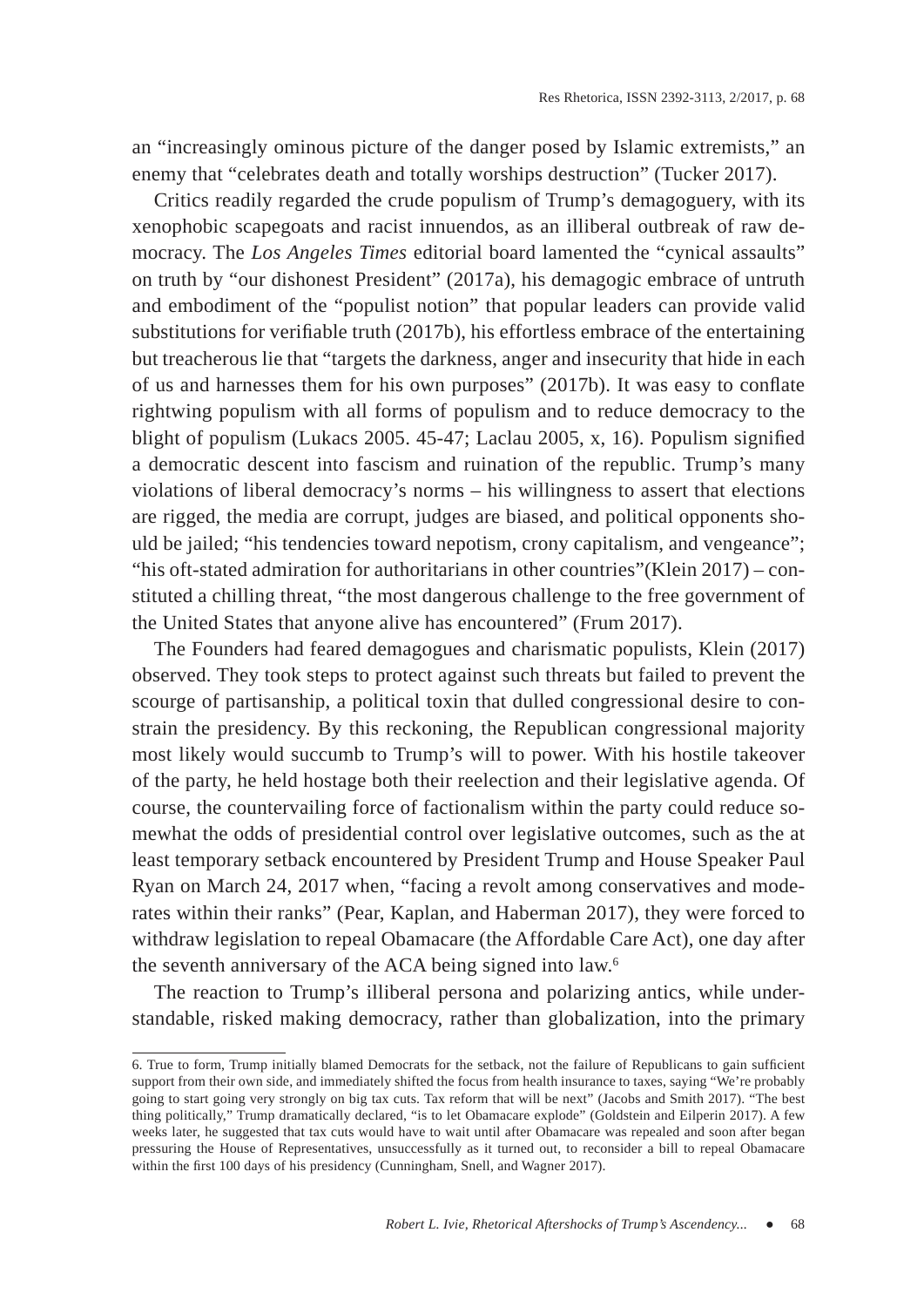issue. Popular democracy was not the problem. Bernie Sanders led a spirited and nearly successful populist campaign for the Democratic Party's presidential nomination without resorting to demagoguery, racism, xenophobia, or militarism. As a democratic socialist, he challenged an economic and political system of elite rule without singling out Muslims, illegal immigrants, or other convenient scapegoats. His focus was on changing policy to achieve a more equitable adjustment to globalization. He would address the widening inequality of income and wealth by requiring wealthy individuals and corporations to pay a fair share of taxes, breaking up huge financial institutions, making it easier for workers to join unions, increasing the minimum wage to \$15 per hour, reversing trade policies that drive down salaries, providing affordable housing, expanding Social Security and Medicare, providing universal child care, pursuing gender equality and racial justice, making higher education affordable, transitioning away from fossil fuels and investing in clean energy, making the immigration system more humane, and emphasizing diplomacy over war (Sanders undated; Leopold 2017).

These policy priorities, which engaged a sense of exigency over injustices caused or exacerbated by globalization, expressed an attitude of solidarity and concern for the commons rather than divisiveness, fear, greed or animus toward vulnerable parties. The tone of Sanders' rhetoric reflected its substance. His democratic dissent from the system's "slide into political and economic oligarchy" (Sanders undated) carried a sharp edge while gesturing to common ground. Deliberation, not apocalyptic demolition, was the import of his discourse.

The contrast between Sanders' deliberative dissent and Trump's provocations was evident in the way each addressed the problem of free-trade agreements.<sup>7</sup> True to form, candidate Trump "made blistering attacks on trade his primary economic theme," the *New York Times* reported. He vowed to "rip up trade deals and start an unrelenting offensive against Chinese economic practices." The US was losing a trade war with China, he asserted. His "percussive pronunciation" of China conveyed his combative stance toward other trading partners, especially Mexico. Threatening to withdraw from the North American Free Trade Agreement and decrying the Trans-Pacific Partnership trade pact as a "rape of our country," he declared his faith in nationalism over globalism, "arguing that 'globalization helped the financial elite,' while leaving 'millions of our workers with nothing but poverty and heartache'" (Corasaniti, Burns, and Applbaum 2016; see also Needham 2016).

While Trump lambasted free-trade deals, channeling worker frustration into an amalgam of nationalist ire, Sanders said he favored trade but would "rewrite" agreements that sanctioned "unfettered free trade" and fostered unfair competition

<sup>7.</sup> See Ivie (2015) for a discussion of deliberative dissent.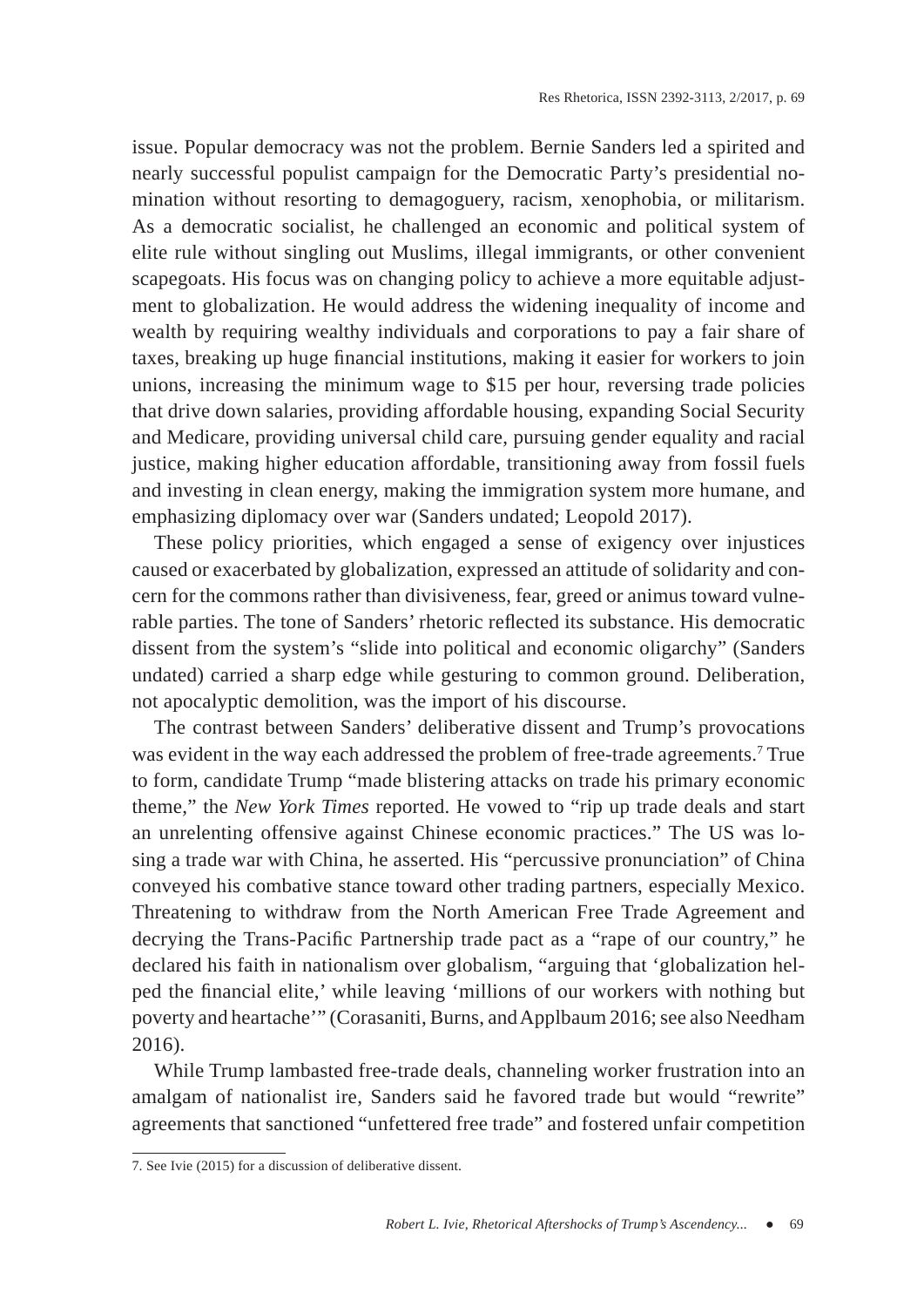(Gaudiano 2016). He framed the problem as an issue of economic fairness (Alcindor and Healy 2016). Trump's and Sander's opposition to NAFTA and other free-trade agreements overlapped one another, but the rhetorical emphasis of Sander's approach was to compose rather than shred. He wanted to redraft agreements, to "transform" US trade policy so that it "works for the middle class and working families, not just large multinational corporations" (Sanders 2016). US workers should not have to compete against grossly underpaid workers in other countries. The ethos of Sander's transformative position on free trade, unlike Trump's wheeler-dealer pose, was part and parcel of an overall, long-held commitment to a progressive, egalitarian political agenda.

Two populist campaigns, both expressing public dissatisfaction with the inequities of the economic system, one democratic and the other authoritarian, one deliberative and the other demagogic – the issue was not populism versus democracy so much as it was the negative impact of neoliberal policies of privatization, deregulation, and free trade. Trump's demolition narrative confounded rather than furthered a productive debate, exacerbating and capitalizing on public dissatisfaction by flailing at the system, a system he promised to beat with more privatization, deregulation, and free trade by spectacular deal making. Pounding on the system vented public anger directed at convenient scapegoats instead of focusing critical reflection on neoliberal economics.

The rhetorical shockwaves of Trump's un-presidential demeanor, or at least his unorthodoxy in office, sustained the illusion that he was bringing down the system of privilege, which actually he was enabling. His disrupter role was played to perfection, not just in tweet storms but also in post-inaugural, campaign-style rallies where his freewheeling speeches continued to incite and misguide avid supporters. His March 20th rally in Louisville, Kentucky, for example, reverberated the themes of discord on which he had premised his election to office. Donald the dismantler was in full form. The rhythm of his speech emulated the swing of a sledgehammer, conveying the sheer delight of demolishing a despised political order:

. . . we are going to take power back from the political class in Washington, and return that power to you, the American people. It's happening. It's happening. It's happening.

. . . we inherited a mess. It's a mess.

. . . really terrible trade deals. Horrible trade deals . . . . Not going to happen anymore.

. . . We are going to drain the swamp of government corruption in Washington, D.C. . . . We are going to massively reduce your taxes . . . . We are going to reduce very substantially rising crime. . . . Clean coal, right? Clean coal. I have already eliminated a devastating anti-coal regulation.

. . . We're working to remove regulations on our auto industry.

. . . We've also cleared the way for the Keystone and the Dakota Access pipelines.

... We're going to be doing free trade deals as soon as we get the healthcare finished.

. . . Do not worry, we are starting on NAFTA very soon . . . . Somebody said to me, when are you starting on NAFTA? I said, wait a minute, I did this, this, this. I knocked out unbelievable numbers of regulations.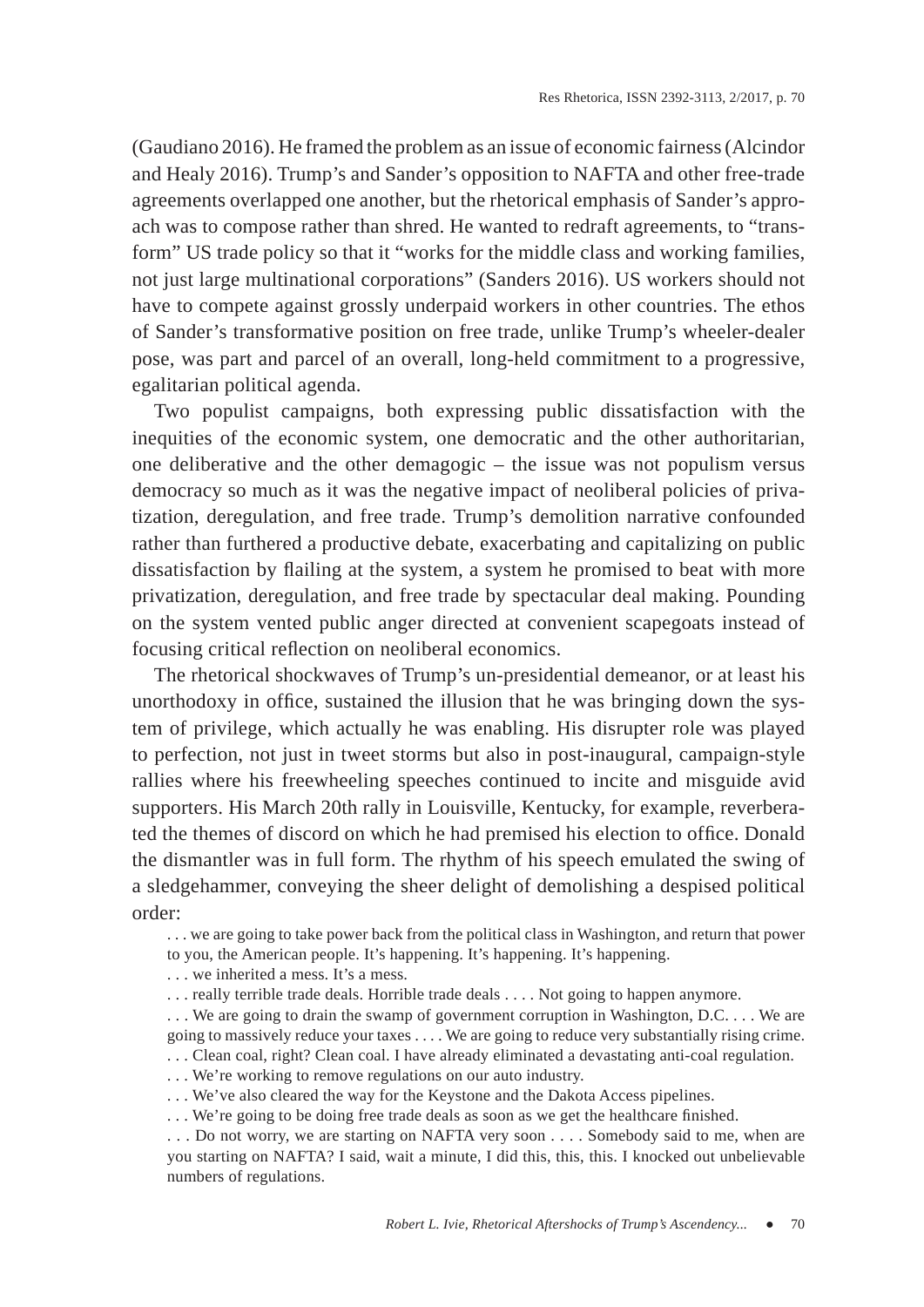. . . drug dealers, robbers, thieves, gang members, predators, killers and criminals of all types preying on our citizens . . . one by one they are being tracked down and thrown the hell out of our country, and we will not let them back in.

. . . we will stop radical Islamic terrorism. We will stop it. Not going to let it happen. Not here. Not going to let it happen.

. . . we want a very big tax cut, but cannot do that until we keep our promise to repeal and replace the disaster known as Obamacare.  $\dots$  This is our long-awaited chance to finally get rid of Obamacare. It's a long-awaited chance. We're going to do it. We're going to do it.

The economy would be "unleashed," regulations would be "eliminated," taxes would be "cut," and Obamacare would be "repealed" – all of this because, Trump added gleefully, "It's a disaster, fellas. It's a disaster." Here, in a nutshell, was the narrative of demolition for a politics of delusion, which promised a swift, simple, and complete renovation of a "system stacked against the American people" (Trump 2017b).

### **A Democratic Corrective**

One alternative to Trump's deception – to his apocalyptic script of salvation by demolition and deal making – was a straightforward defense of neoliberal economics. This was the preferred option of the economic and political establishment. David Davenport (2016), a fellow at Stanford University's Hoover Institution writing in *Forbes* magazine, allowed that the alignment of Trump on the right with Sanders on the left in opposition to free-trade pacts, "albeit for somewhat different reasons," reflected "a lot of misunderstanding and misleading rhetoric," when "in fact, free trade agreements bring significant advantages and most of the low-wage job loss is more part of ongoing modernization and globalization than a consequence of the trade agreements themselves." Trade deficits are not a bad thing, he argued, and most economists think the benefits of free trade outweigh any problems it creates. Tim Worstall (2016), a fellow at the Adam Smith Institute in London also writing in *Forbes*, worried that the emergence of "populist economics" was "not a good sign" because "folk economics" clash with "actual economics."

A difficulty with neoliberal persistence, as even Hillary Clinton came to understand, is its insensibility to democratic values and politics. It ignores a substantial problem felt by a majority of the public and neglected by "an intransigent elite" (Judis 2016, 17). Recalcitrance risks an even deeper fissure of the political culture. A more responsive stance seems imperative, both for pragmatic reasons of political process and for democratic principles of accountability and respect for public concerns. A deliberative necessity, wedged between the poles of schismatic politics, awaits a suitable response from the elected representatives of the people and those who aspire to positions of leadership.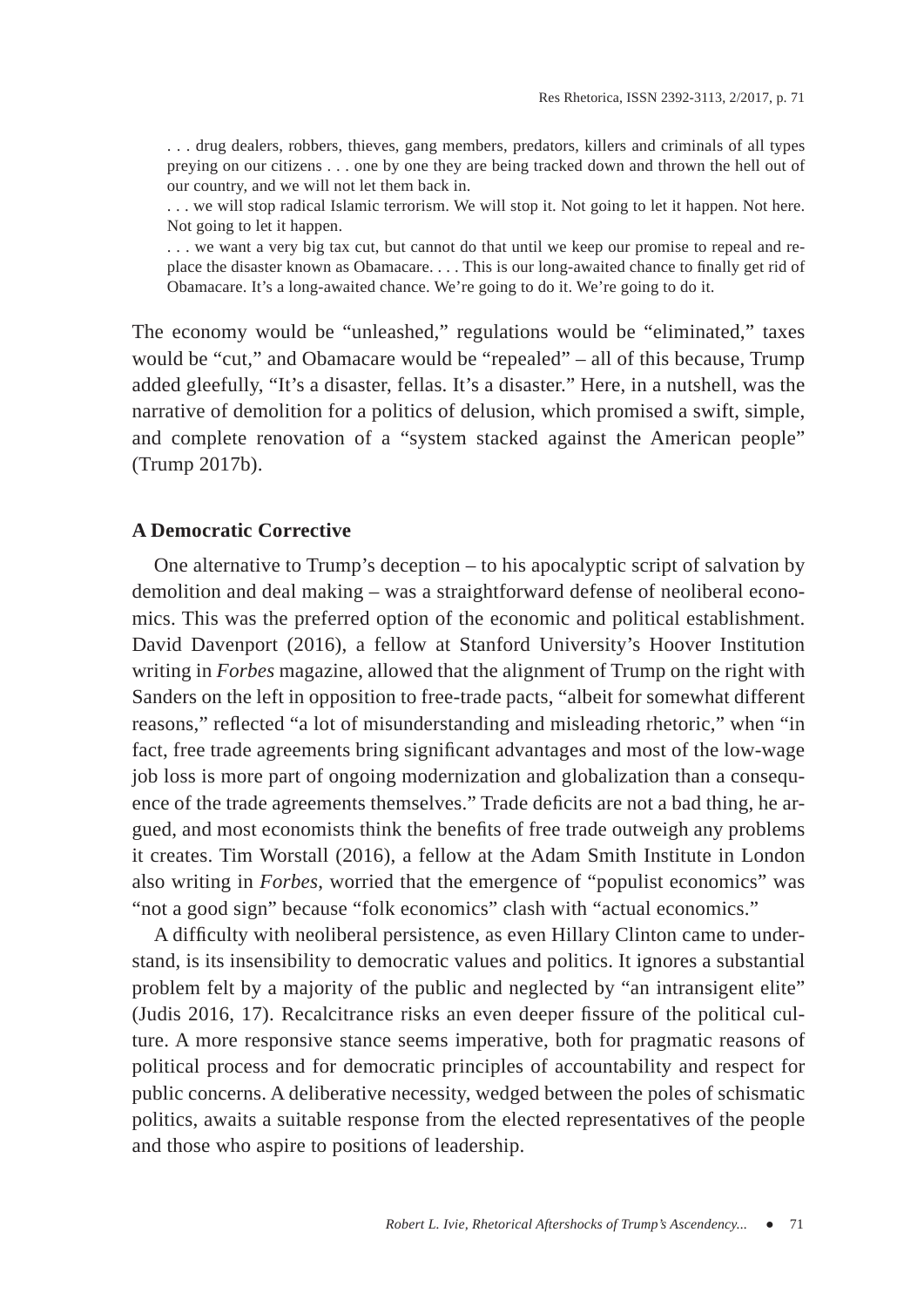Sanders demonstrated the potential of channeling public sentiment into a deliberative process. Liberal and moderate voices within the Democratic Party seemed to take notice. Together, for example, Senator Elizabeth Warren on the left and Senator Joe Donnelly in the center penned an opinion piece in the *Washington Post*, which expressed both the enduring mythos of the polity and the existing need for a course correction. The language of Sanders' deliberative dissent framed the Senators' joint call for economic responsibility and reform, starting with holding President Trump's nominee for the chair of the Securities and Exchange Commission accountable to the interests of "hard-working Americans," not "short -term corporate profits" and "shortsighted corporate executives" whose decisions are "squeezing the middle class." A basic premise of "the American Dream," they argued, is the "social contract between businesses and workers . . . the idea that the success of one relies on the success of the other." But "the middle class has shrunk and the American Dream has come under attack" by "shortsighted corporations chasing quick profits at the expense of their workers and the long-term health of their companies." Federal regulators, including the SEC, must step up to protect American families from "corporate short-termism" (Warren and Donnelly 2017).

The alternative to demolishing the system and renting the fabric of polity is to articulate the exigency of dislocation (specifically, the displacement caused by neoliberal economics and felt by the public at large) within a narrative of fairness. This is a point that Senator Bernie Sanders has taken to heart even after a lost election, arguing that the Democratic Party must transform itself from a party of economic centrists into, what John Nichols characterizes as, a party that provides "a clear and coherent progressive alternative to the 'billionaire populism' of a president who never was – and never will be – committed to advancing the interests of workers, farmers, small business owners, students, and retirees," in short, a Democratic Party that embraces "economic and social justice" (Nichols 2017).

A narrative of fairness that balances interests and locates points of interdependence (Ivie and Giner, in press) would create room for debating options credibly and crafting policy equitably. At this early point in Trump's polarizing presidency, the lesson to be drawn by those who would restore and enrich democracy is to pursue rhetorical correctives to his misrepresentation of the people or, more precisely, to the distorted version of the people he professes to represent.

Ernesto Laclau believed an alternative version of the people could be constructed rhetorically, one that is both democratic and liberal. An enriched and robust discourse of popular democracy, as he envisioned it, operates within a heterogeneous political context to hold political elites accountable to the diverse demands of a people. It is a hegemonic rhetorical act in which an ensemble of unmet demands is articulated into a chain of equivalences consisting of contingent, metaphorical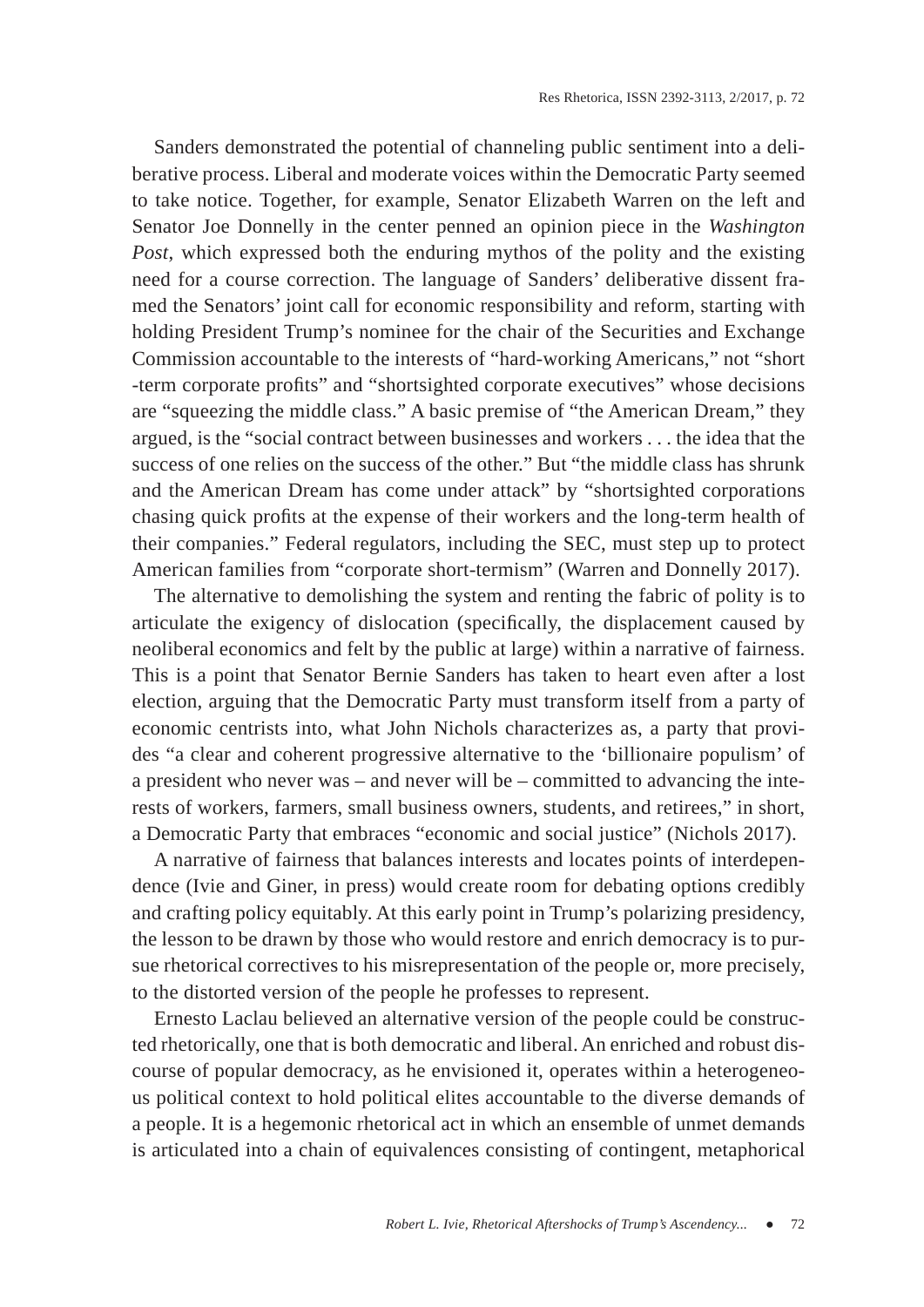links (Laclau 2005, 161-62). The result is a provisional totalization, or conditional narrative of connected claims, rather than a closed account, complete representation, or dogmatic and narrow truth (Laclau 2005, 90, 93). The tension between tenor and vehicle is never fully resolved, leaving openings in the narrative for argumentation that ranges from dialogue and discussion to debate and struggle (Laclau 2014, 202-203). Laclau built rhetorical contingency into his model to resist non-negotiable confrontations and the complete exteriorization of adversaries into enemies. Beliefs held strongly but provisionally, as a matter of perspective, do not prompt demonization or polarization.

In Kenneth Burke's terms, the damage to the body politic from Trump's spectacle of chaos is tragic and cause for a comic corrective (Burke 1984, 37-43). Trump trades in polemics and caricatures, a method of rhetorical burlesque that is wholly debunking and that lacks a well-rounded frame, an incompleteness that reduces politics to an exercise in absurdity, a frame of rejection rather than acceptance, a discourse that undermines democratic relations (Burke 1984, 43-44, 54- 55). A Burkean comic corrective to the debunking strategy is not "wholly euphemistic," but instead a resolve to act with "maximum consciousness" (Burke 1984, 166, 171, emphasis in original). Widening the frame of motivation requires a more complete grammar of motives (Burke 1969a, xv) on which to base a rhetoric of identification that compensates, rather than substitutes, for social and political divisions (Burke 1969b, 44-46, 55).

The point is not to pretend to an easy or quick fix to the dangerous distraction of Trumpism or the thorny challenge of economic displacement by neoliberal globalization. It is instead to gesture in the direction of a rhetorical response more conducive to a healthy democratic politics. The work of articulating a democratic narrative of fairness or some other alternative to a *Splinterlands* scenario is well worth the undertaking. Feffer's warning looks to the near future, a few decades into the 21<sup>st</sup> century, at untoward developments that appear too plausible:

The electorate collaborated in its own disenfranchisement. In the public's view, all politicians were corrupt, all civil servants inept, and every government little more than a Mafia plus an army. Once the public had been persuaded to cut the state down to size, the real Mafias took over. (Feffer 2016, 92)

Hurricane Donald should not have come as a surprise. The fracturing of community was decades in the making. We may well have arrived at an exigent and kairotic moment, an urgent and opportune time for pursuing more equitable persuasions.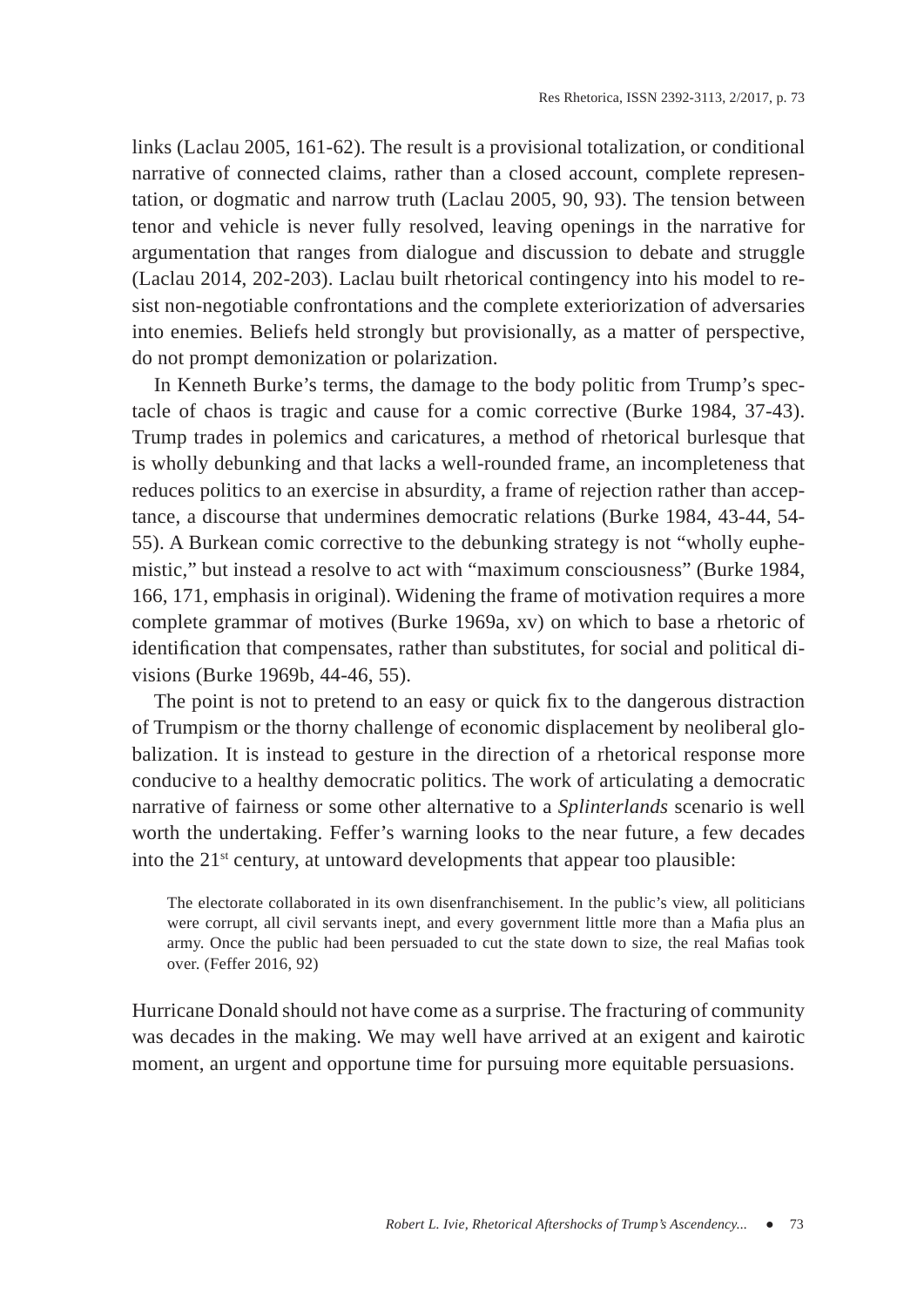#### **References**

- **Alcindor, Yamiche** and **Patrick Healy**. 2016, March 9. "Trade and Jobs Key to Victory for Bernie Sanders." *New York Times*. Accessed March 21, 2017. https://www.nytimes.com/2016/03/09/us/ politics/bernie-sanders-hillary-clinton.html
- **Baker, Peter**. 2017, April 29. "How Trump has reshaped the presidency, and how it's shaped him, too." *New York Times*. Accessed April 29, 2017. https://www.nytimes.com/2017/04/29/us/politics/ trump-presidency-100-days.html?hp&action=click&pgtype=Homepage&clickSource=story-heading&module=a-lede-package-region&region=top-news&WT.nav=top-news
- **Balz, Dan** and **Scott Clement**. 2017, April 23. "Nearing 100 Days, Trump's Approval at Record Lows, But His Base is Holding." *Washington Post*. Accessed April 24, 2017. https://www.washingtonpost.com/politics/nearing-100-days-trumps-approval-at-record-lows- -but-his-base-is-holding/2017/04/22/a513a466-26b4-11e7-b503-9d616bd5a305\_story. html?utm\_term=.37c448bba000&wpisrc=nl\_evening&wpmm=1
- **Baskin, Jon**. 2017, March 17. "The Academic Home of Trumpism." *Chronicle of Higher Education*. Accessed March 28, 2017. http://www.chronicle.com/article/The-Academic-Homeof-Trumpism/239495
- **Borger, Julian**. 2017, April 5. "Donald Trump's Response to Syria Gas Attack: Blame Obama." *The Guardian*. Accessed April 5, 2017. https://www.theguardian.com/world/2017/apr/04/syria-gas-attack-trump-us-foreign-policy?utm\_source=esp&utm\_medium=Email&utm\_campaign=GU+Today+main+NEW+H+categories&utm\_term=220419&subid=1405707&CMP=EMCNEWEM-L6619I2
- **Burke, Kenneth**. 1969a. *A Grammar of Motives*. Berkeley: University of California Press.
- **Burke, Kenneth**. 1969b. *A Rhetoric of Motives*. Berkeley: University of California Press.
- **Burke, Kenneth**. 1984. *Attitudes Toward History*. 3rd ed. Berkeley: University of California Press.
- **Calabresi, Massimo**. 2017, March 20. "Inside Donald Trump's War Against the State." *Time* 189 (10): 26-31.
- **Corasoniti, Nick**, **Alexander Burns**, and **Binyamin Applbaum**. 2016, June 28. "Donald Trump Vows to Rip Up Trade Deals and Confront China." *New York Times*. Accessed March 21, 2017. https://www.nytimes.com/2016/06/29/us/politics/donald-trump-trade-speech.html
- **Cunningham, Paige Winfield, Kelsey Snell, and John Wagner. 2017, April 20. "White House Turns** Up Heat on Congress to Revise the Affordable Care Act." *Washington Post*. Accessed April 21, 2017. https://www.washingtonpost.com/powerpost/gop-leaders-downplay-revisions-to-health-care-bill-offered-by-house-moderate/2017/04/20/3890a8f8-25d7-11e7-bb9d-8cd6118e1409\_story. html?utm\_term=.c02e2a28bb93&wpisrc=nl\_todayworld&wpmm=1
- **Date, S. V.** 2017, April 17. "The GOP 'Middle Class' Tax Cut Might Be a Big Fat Trojan Horse for the Rich." *The Huffington Post.* Accessed April 22, 2017. http://www.huffingtonpost.com/entry/ republican-tax-cut\_us\_58f14cbce4b0da2ff860eaff
- **Davenport, David**. 2016, April 1. "Trump and Sanders in Agreement? The Strange Politics of Free Trade." *Forbes*. Accessed March 25, 2017. https://www.forbes.com/sites/daviddavenport/2016/ 04/01/trump-and-sanders-in-agreement-the-strange-politics-of-free-trade/#691c1ace6eef
- **Davidson, John Daniel**. 2017, February 4. "Trump is No Fascist. He is a Champion for the Forgotten Millions." *The Guardian*. Accessed March 14, 2017. https://www.theguardian.com/ commentisfree/2017/feb/05/trump-not-fascist-champion-for-forgotten-millions
- **Diamond, Jeremy**. 2016, August 23. "Donald Trump's Immigration Policy: Then and Now." *CNN.*  Accessed March 20, 2017. http://www.cnn.com/2016/08/23/politics/donald-trump-immigration- -policy/index.html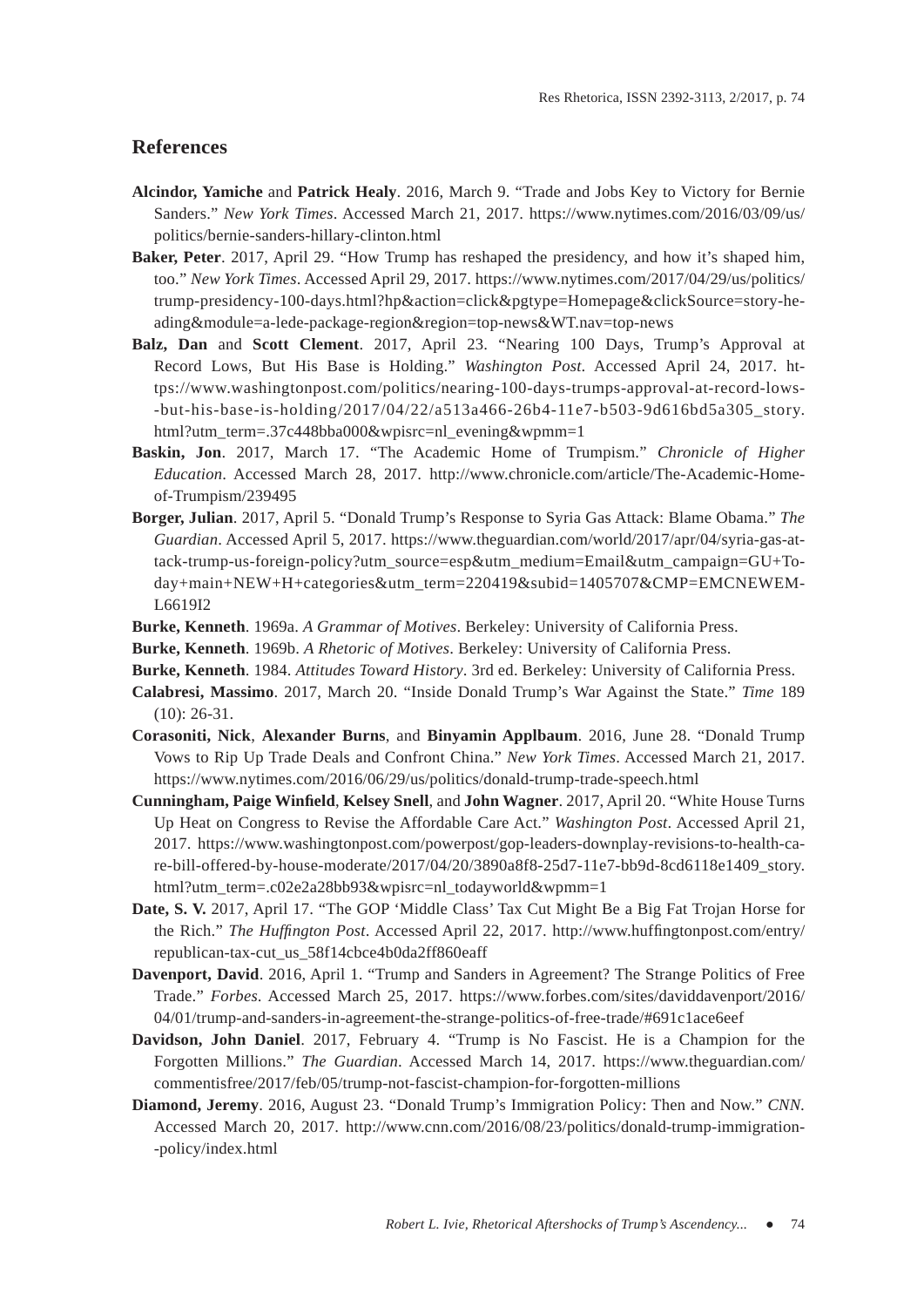- **Dionne, Jr., E. J.** 2017, March 29. "Trump Threatens to Drown Out the Voices of Despair." *Washington Post*. Accessed March 30, 2017. https://www.washingtonpost.com/opinions/trump-threatens-to- -drown-out-the-voices-of-despair/2017/03/29/2b7d99ca-14b4-11e7-9e4f-09aa75d3ec57\_story.html?utm\_term=.b987eebe0589&wpisrc=nl\_headlines&wpmm=1
- **Ehrenfreund, Max**. 2017a, April 14. "Trump Wants to Give the Rich a Big Tax Cut. Here's What His Supporters Want." *Washington Post.* Accessed April 22, 2017. https://www.washingtonpost.com/ news/wonk/wp/2017/04/14/trump-wants-to-give-the-rich-a-big-tax-cut-heres-what-his-supporters-want/?utm\_term=.a27c97b722e9
- **Ehrenfreund, Max**. 2017b, April 26. "Trump, In New Tax Plan, Promises to Do What Reagan Couldn't." *Washington Post*. Accessed April 27, 2017. https://www.washingtonpost.com/news/ wonk/wp/2017/04/26/trump-in-new-tax-plan-promises-to-do-what-reagan-couldnt/?utm\_term=. c5fccf2f48cf&wpisrc=nl\_headlines&wpmm=1
- **Feffer, John**. 2016. *Splinterlands*. Chicago: Haymarket Books.
- **Feffer, John**. 2017, March 12. "Doubling Down on Dystopia: Preventing the Triumph of Trump's Will." *TomDispatch.com.* Accessed March 13, 2017. http://www.tomdispatch.com/blog/176253/ tomgram%3A\_john\_feffer%2C\_next\_stop%3A\_the\_deconstruction\_zone/
- **Frum, David**. 2017, March. "How to Build an Autocracy." *The Atlantic.* Accessed March 19, 2017. https://www.theatlantic.com/magazine/archive/2017/03/how-to-build-an-autocracy/513872/
- **Gaudiano, Nicol**. 2016, March 31. "Bernie Sanders Pledges to Rewrite 'Disastrous' Trade Deals." *USA Today.* Accessed March 21, 2017. http://www.usatoday.com/story/news/politics/ onpolitics/2016/03/31/bernie-sanders-pledges-rewrite-disastrous-trade-deals/82473012/
- **Goldstein, Amy** and **Juliet Eilperin**. 2017, March 24. "Affordable Care Act Remains 'Law of the Land,' But Trump Vows to Explode It." *New York Times*. Accessed March 25, 2017. https:// www.washingtonpost.com/national/health-science/affordable-care-act-remains-law-of-the-land-but-trump-vows-to-explode-it/2017/03/24/4b7a2530-10c3-11e7-ab07-07d9f521f6b5\_story. html?utm\_term=.9efa86c2ac65&wpisrc=nl\_headlines&wpmm=1
- **Gordon, Michael R.**, **Helene Cooper**, and **Michael D. Shear**. 2017, April 6. "Dozens of U.S. Missiles Hit Airbase in Syria." *New York Times.* Accessed April 7, 2017. https://www.nytimes. com/2017/04/06/world/middleeast/us-said-to-weigh-military-responses-to-syrian-chemical-attack.html? $r=0$
- **Grynbaum, Michael M.** 2017, February 17. "Trump Calls the News Media the 'Enemy of the People.'" *New York Times.* Accessed March 16, 2017. https://www.nytimes.com/2017/02/17/business/trump-calls-the-news-media-the-enemy-of-the-people.html
- **Hennigan, W. J.** 2017, April 13, 2017. "Air Force Drops 'Mother of All Bombs' in Afghanistan." *Los Angeles Times*. Accessed April 14, 2017. http://www.latimes.com/world/afghanistan-pakistan/ la-fg-mother-bomb-20170413-story.html
- **Ivie, Robert L.** 2015. "Enabling Democratic Dissent." *Quarterly Journal of Speech* 101 (1): 46-59.
- **Ivie, Robert L.** and **Oscar Giner**. In Press. "A Democratic Peoples Dissent from War." *Javnost The Public* 24 (3).
- **Jacobs, Ben** and **David Smith**. 2017, March 25. "Donald Trump Blames Democrats for Stunning Failure to Repeal Obamacare." *The Guardian*. Accessed March 25, 2017. https://www.theguardian.com/us-news/2017/mar/24/republican-healthcare-plan-bill-vote-pulled-obamacare-trump?utm\_source=esp&utm\_medium=Email&utm\_campaign=GU+Today+main+NEW+H+categories&utm\_term=218893&subid=1405707&CMP=EMCNEWEML6619I2
- **Jaffe, Greg** and **Jenna Johnson**. 2017, April 14. "Trump Delights in Watching the U.S. Military Display Its Strength." *Washington Post.* Accessed April 15, 2017. https://www.washingtonpost.com/ politics/trump-delights-in-watching-the-us-military-display-its-strength/2017/04/14/1f0e02a4- 2113-11e7-ad74-3a742a6e93a7\_story.html?utm\_term=.c33f613b1eb7&wpisrc=nl\_headlines&wpmm=1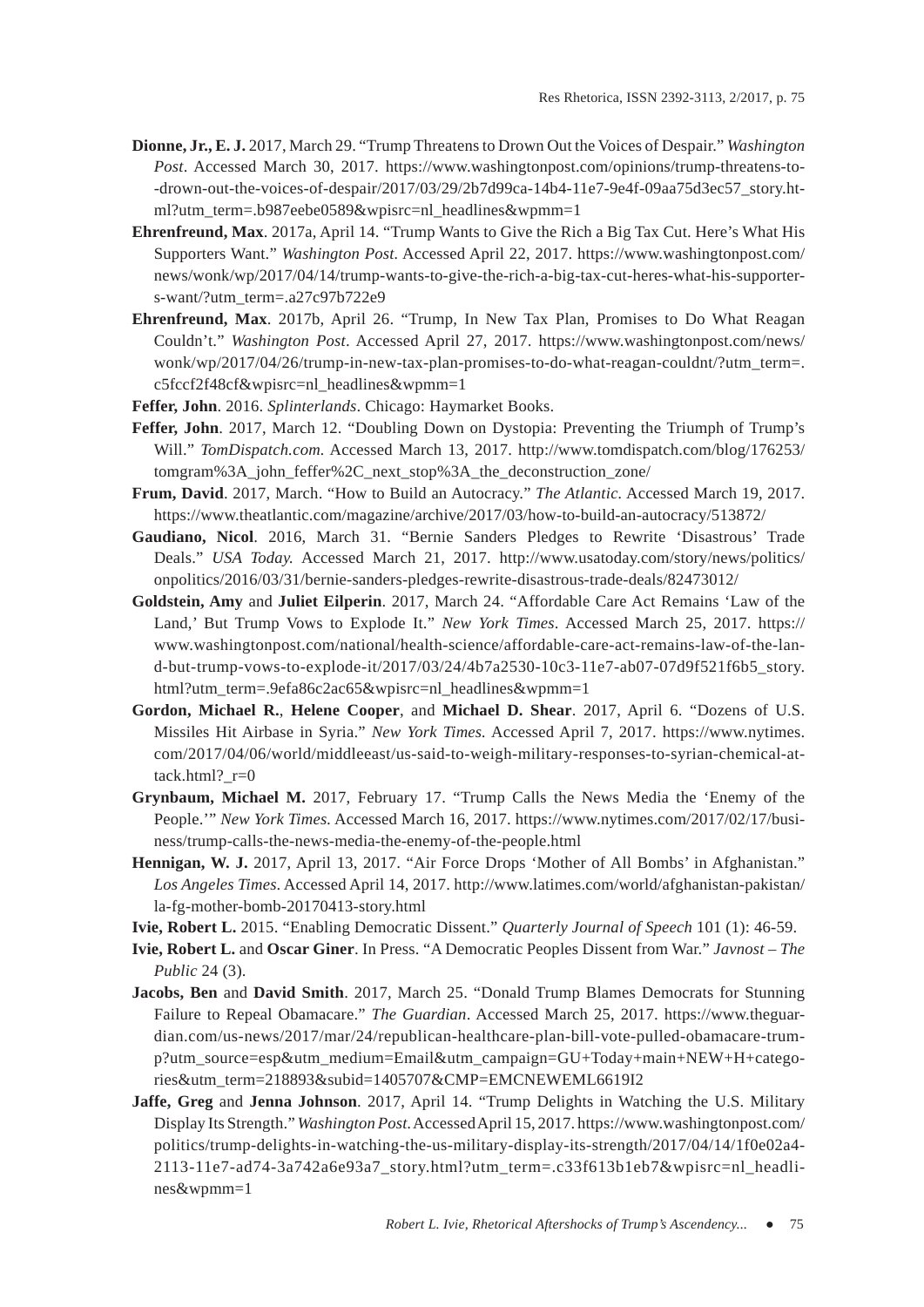- **Jones, Jeffrey M.** 2017, April 20. "Trump's Job Approval in First Quarter Lowest by 14 Points." Gallup. Accessed April 21, 2017. http://www.gallup.com/poll/208778/trump-job-approval-first--quarter-lowest-points.aspx?wpisrc=nl\_todayworld&wpmm=1
- **Judis, John B.** 2016. *The Populist Explosion: How the Great Recession Transformed American and European Politics.* New York: Columbia Global Reports.
- **Klein, Ezra**. 2017, February 7. "How to Stop an Autocracy." *Vox.* Accessed March 19, 2017. http:// www.vox.com/policy-and-politics/2017/2/7/14454370/trump-autocracy-congress-frum
- **Kris, David**. 2017, March 7. "How Wire Taps Actually Work And What's Really Going On Here." *Washington Post.* Accessed March 16, 2017. https://www.washingtonpost.com/opinions/how- -wiretaps-actually-work--and-whats-really-going-on-here/2017/03/07/8ce93898-027d-11e7-ad5b-d22680e18d10\_story.html?utm\_term=.10de35d1b7e3
- **Leonhardt, David**. 2017, April 26. "Donald Trump's First 100 Days: The Worst on Record." *New York Times*. Accessed April 26, 2017. https://www.nytimes.com/2017/04/26/opinion/donald-trumps-first-100-days-the-worst-on-record.html?rref=collection%2Fbyline%2Fdavid-leonhardt&action=click&contentCollection=undefined&region=stream&module=stream\_unit&version=latest&contentPlacement=1&pgtype=collection&\_r=0
- **Leopold, Les**. 2017, March 19. "Why Bernie is the Most Popular Politician in America." *Alternet.*  Accessed March 20, 2017. http://www.alternet.org/economy/why-bernie-most-popular-politician- -america?akid=15316.77453.CsF9cq&rd=1&src=newsletter1074104&t=2
- **Laclau, Ernesto**. 2005. *On Populist Reason*. London: Verso.
- **Laclau, Ernesto**. 2014. *The Rhetorical Foundations of Society*. London: Verso.
- **Long, Heather**. 2016, June 22. "Donald Trump Says the Whole Economy is 'Rigged.'" *CNN.*  Accessed March 19, 2017. http://money.cnn.com/2016/06/22/news/economy/donald-trump-rigged-economy/index.html
- **Lukacs, John**. 2015. *Democracy and Populism: Fear and Hatred.* New Haven, CT: Yale University Press.
- **Mascaro, Lisa**. 2017, April 24. "Trump's Election Has Mobilized a Resistance Like No Other, But Will Democrats Answer to the Tea Party Divide the Ranks?" *Los Angeles Times*. Accessed April 24, 2017. http://www.latimes.com/politics/la-na-pol-tea-party-democrats- -20170423-story.html?utm\_source=Today%27s+Headlines&utm\_campaign=231b665405-E-MAIL\_CAMPAIGN\_2016\_12\_12&utm\_medium=email&utm\_term=0\_b04355194f- -231b665405-81252177
- **Needham, Vicki**. 2016, March 3. "Trump Vows to Rip Up All Trade Agreements." *The Hill*. Accessed March 21, 2017. http://thehill.com/policy/finance/271723-trump-vows-to-rip-up-all-trade-agreements
- **Nichols, John**. 2017, April 17. "The Democratic Party Must Finally Abandon Centrism." *The Nation*. Accessed April 18, 2017. https://www.thenation.com/article/the-democratic-party-must-change/
- **Pace, Julie**. 2017, February 7. "Analysis: Trump Paints Dark Picture in Defense of Travel Ban." *FOX News*. Accessed March 20, 2017. http://www.foxnews.com/us/2017/02/07/analysis-trump-paints- -dark-picture-in-defense-travel-ban.html
- **Paletta, Damian** and **Steven Mufson**. 2017, March 16. "Trump Federal Budget 2018: Massive Cuts to the Arts, Science, and the Poor." *Washington Post*. Accessed March 16, 2017. https:// www.washingtonpost.com/business/economy/trump-federal-budget-2018-massive-cuts-to- -the-arts-science-and-the-poor/2017/03/15/0a0a0094-09a1-11e7-a15f-a58d4a988474\_story. html?utm\_term=.8707f422791b&wpisrc=nl\_headlines&wpmm=1
- **Parker, Ashley** and **Robert Costa**. 2017, April 23. "'Everyone Tunes In': Inside Trump's Obsession with Cable TV." *Washington Post.* Accessed April 24, 2017. https://www.washingtonpost.com/politics/everyone-tunes-in-inside-trumps-obsession-with-cable-tv/2017/04/23/3c52bd6c-25e3-11e-7-a1b3-faff0034e2de\_story.html?utm\_term=.965f1d4715c3&wpisrc=nl\_headlines&wpmm=1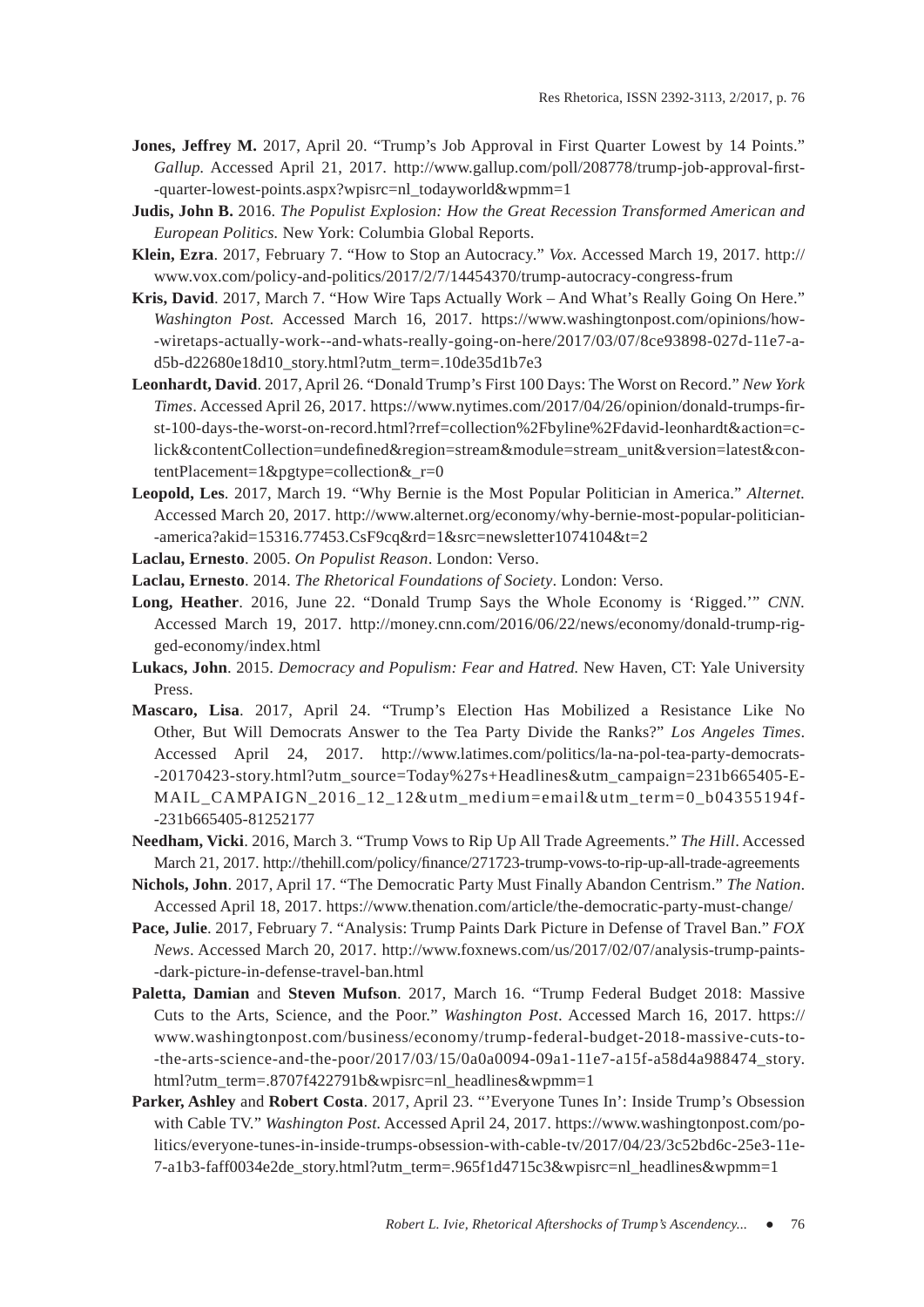- **Parker, Ashley**, **Robert Costa**, and **Abby Phillip**. 2017, April 6. "Bannon Wants a War on Washington. Now He's Part of One Inside the White House." *Washington Post*. Accessed March 7, 2017. https://www.washingtonpost.com/politics/bannon-wants-a-war-on-washington-now-hes- -part-of-one-inside-the-white-house/2017/04/06/ec4a135a-1ada-11e7-9887-1a5314b56a08\_story. html?utm\_term=.6adba6e6ef49&wpisrc=nl\_headlines&wpmm=1
- **Pear, Robert, Thomas Kaplan**, and **Maggie Haberman**. 2017, March 24. "In Major Defeat for Trump, Push to Repeal Health Law Fails." *New York Times*. Accessed March 25, 2017. https:// www.nytimes.com/2017/03/24/us/politics/health-care-affordable-care-act.html?hp&action=click&pgtype=Homepage&clickSource=story-heading&module=a-lede-package=-region&regiontop-news&WT.nav=top-news
- **Postman, Andrew**. 2017, February 2. "My Dad Predicted Trump in 1985 It's Not Orwell, He Warned, It's Brave New World," *The Guardian.* Accessed March 15, 2017. https://www.theguardian.com/media/2017/feb/02/amusing-ourselves-to-death-neil-postman-trump-orwell-huxley
- **Postman, Neil**. 1985. *Amusing Ourselves to Death: Public Discourse in the Age of Show Business.* New York: Viking.
- **Pryzbyla, Heidi M.** 2017, March 17. "Republican Budget Experts Say Trump Budget Dropped Populism." *USA Today*. Accessed March 18, 2017. http://www.usatoday.com/story/news/ politics/2017/03/17/republican-budget-experts-say-trump-budget-dropped-populism/99297530/
- **Reilly, Steve** and **Brad Heath**. 2017, January 31. "Steve Bannon's Own Words Show Sharp Break on Security Issues." *USA Today*. Accessed March 23, 2017. http://www.usatoday.com/story/ news/2017/01/31/bannon-odds-islam-china-decades-us-foreign-policy-doctrine/97292068/
- **Robinson, Eugene**. 2017a, March 16. "Trump Budgets for a Dumber, Dirtier America." *Washington Post*. Accessed March 20, 2017. https://www.washingtonpost.com/opinions/trump-budgets-for-adumber-dirtier-america/2017/03/16/3373adc2-0a82-11e7-b77c-0047d15a24e0\_story. html?utm\_term=.6f5539c3732b
- **Robinson, Eugene**. 2017b, April 13. "We Don't Know Where Trump Stands: Neither Does He." *Washington Post*. Accessed April 14, 2017. https://www.washingtonpost.com/opinions/we-dont-know-where-trump-stands-neither-does-he/2017/04/13/c999f8e2-2085-11e7-a0a7-8b2a45e3dc84\_ story.html?utm\_term=.fc2cf7da6428&wpisrc=nl\_headlines&wpmm=1
- **Rucker, Philip** and **Robert Costa**. 2017, February 23. "Bannon Vows a Daily Fight for 'Deconstruction of the Administrative State.'" *Washington Post.* Accessed March 16, 2017. https://www.washingtonpost.com/politics/top-wh-strategist-vows-a-daily-fight-for-deconstruction-of-the-administrative-state/2017/02/23/03f6b8da-f9ea-11e6-bf01-d47f8cf9b643\_story. html?utm\_term=.520a89e7b46b
- **Rucker, Philip**, **Ashley Parker**, and **Robert Costa**. 2017, April 12. "Inside Bannon's Struggle: From the 'Shadow President' to Trump's Marked Man." *Washington Post*. Accessed April 13, 2017. https://www.washingtonpost.com/politics/inside-bannons-struggle-from-shadow-president -to-trumps-marked-man/2017/04/12/1f5aabc0-1f99-11e7-ad74-3a742a6e93a7\_story. html?utm\_term=.0c04802838e7
- **Rushe, Dominic**, **Ben Jacobs**, and **Sabrina Siddiqui**. 2017, April 27. "Trump Under Fire for 'Huge Tax Cut For the Rich'." *The Guardian.* Accessed April 27, 2017. https://www.theguardian.com/ us-news/2017/apr/26/trump-tax-cuts-proposal-deductions-brackets?utm\_source=esp&utm\_medium=Email&utm\_campaign=GU+Today+main+NEW+H+categories&utm\_term=223382&subid=1405707&CMP=EMCNEWEML6619I2
- **Sanders, Bernie**. 2016, February 5. "Transcript of the Democratic Presidential Debate." *New York Times*. Accessed March 22, 2017. https://www.nytimes.com/2016/02/05/us/politics/transcript-of- -the-democratic-presidential-debate.html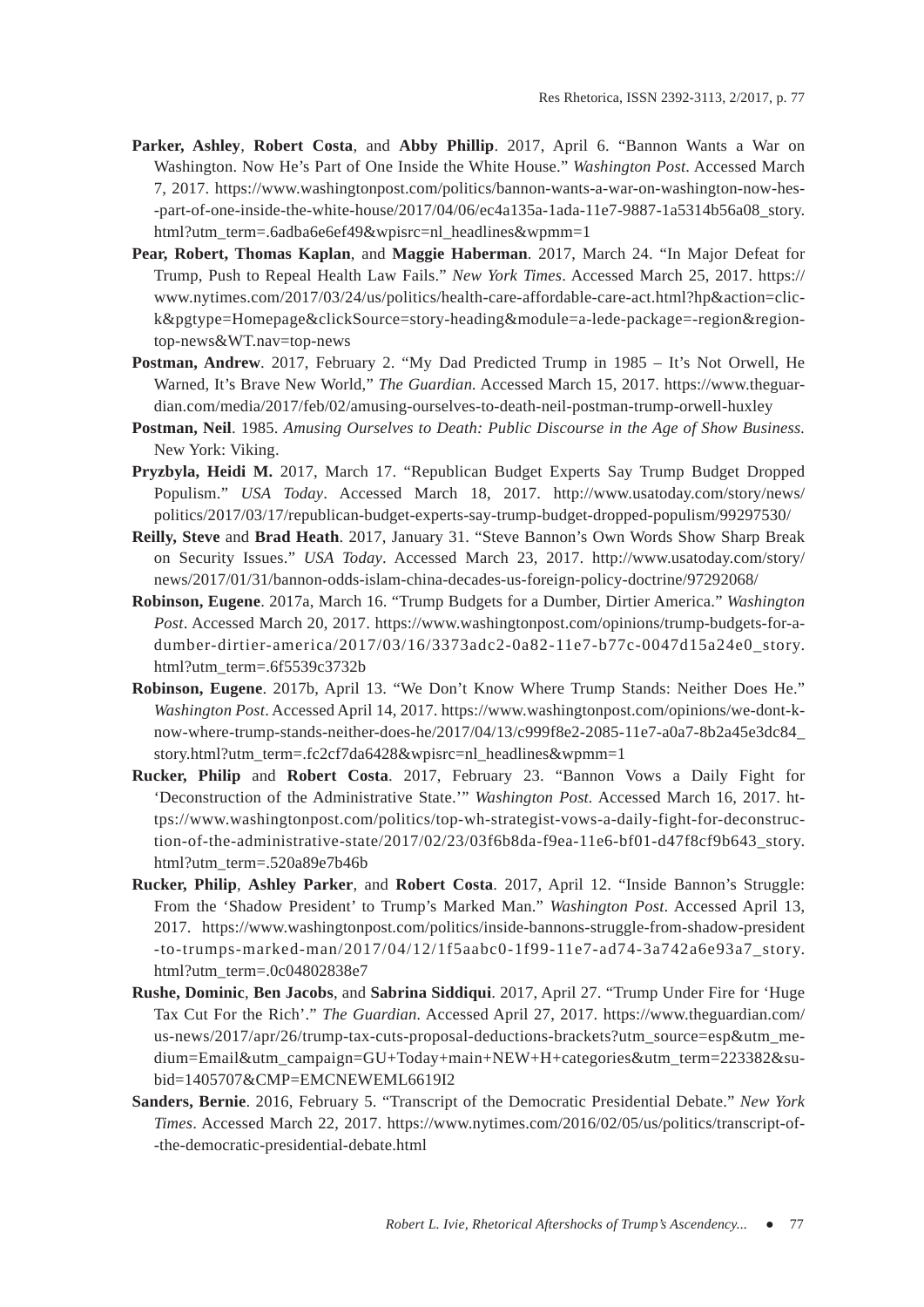- **Sanders, Bernie**. Undated. "Bernie Sanders on the Issues." Accessed March 20, 2017. https://berniesanders.com/issues/
- **Sanger, David E.** 2107, April 28. "Trump on North Korea: Tactic? 'Madman theory'? Or just mixed messages?" *New York Times*. Accessed April 29, 2017. https://www.nytimes.com/2017/04/28/ world/asia/trump-kim-jong-un-north-korean.html?hp&action=click&pgtype=Homepage&click-Source=story-heading&module=first-column-region&region=top-news&WT.nav=top-news
- **Scott, Eugene**. 2017, February 1. "Trump on Travel Ban: 'Call It What You Want." *CNN.* Accessed March 20, 2017. http://www.cnn.com/2017/02/01/politics/donald-trump-ban-bad-people-out/index.html
- **Shabad, Rebecca**. 2017, April 6. "Tillerson Opens Door to Syria Regime Change." *CBS News.* Accessed April 7, 2017. http://multimedia.cbs.com/news/tillerson-opens-door-to-syria-regime-change/
- **Shear, Michael D.** and **Michael S. Schmidt**. 2017, March 4. "Trump, Offering No Evidence, Says Obama Tapped His Phones." *New York Times.* Accessed March 19, 2017. https://www.nytimes. com/2017/03/04/us/politics/trump-obama-tap-phones.html
- **Stephens, Bret**. 2017, March 6. "The Vertigo Presidency." *The Wall Street Journal.* Accessed March 14, 2017. https://www.wsj.com/articles/the-vertigo-presidency-1488847239
- **Sullivan, Sean**. 2015, August 16. "Donald Trump: Undocumented Immigrants 'Have to Go.'" *Washington Post*. Accessed March 20, 2017. https://www.washingtonpost.com/news/post-politics/ wp/2015/08/16/donald-trump-undocumented-immigrants-have-to-go/?utm\_term=.8165a124687d
- **The Times Editorial Board**. 2017a, April 2. "Our Dishonest President." *Los Angeles Times*. Accessed March 3, 2017. http://www.latimes.com/projects/la-ed-our-dishonest-president/
- **The Times Editorial Board**. 2017b, April 3. "Why Trump Lies." *Los Angeles Times*. Accessed March 3, 2017. http://www.latimes.com/projects/la-ed-why-trump-lies/
- **The Times Editorial Board**. 2017c, April 4. "Trump's Authoritarian Vision." *Los Angeles Times.*  Accessed March 4, 2017. http://www.latimes.com/projects/la-ed-trumps-authoritarian-vision/
- **The Times Editorial Board**, 2017d, April 5. "Trump's War on Journalism." *Los Angeles Times*. Accessed March 5, 2017. http://www.latimes.com/projects/la-ed-trumps-war-on-journalism/
- **Timberg, Craig**, **Elizabeth Dwoskin**, and **Ellen Nakashima**. 2017, March 7. "WikiLeaks: The CIA Is Using Popular TVs, Smartphones, and Cars to Spy on Their Owners." *Washington Post*. Accessed March 19, 2017. https://www.washingtonpost.com/news/the-switch/wp/2017/03/07/ why-the-cia-is-using-your-tvs-smartphones-and-cars-for-spying/?utm\_term=.9188ff8ea20d
- **Trump, Donald J.** 2015, June 16. "Transcript: Donald Trump Announces His Presidential Candidacy." *CBS News.* Accessed March 20, 2017. http://www.cbsnews.com/news/transcriptdonald-trump-announces-his-presidential-candidacy/
- Trump, Donald J. 2107a, January 20. "The Inaugural Address." Office of the Press. The White House. Accessed March 17, 2017. https://www.whitehouse.gov/inaugural-address
- **Trump, Donald J.** 2017b, March 20. "Remarks by President Trump at Make America Great Again Rally, Louisville, Kentucky." Office of the Press Secretary. The White House. Accessed March 23, 2017. https://www.whitehouse.gov/the-press-office/2017/03/20/ remarks-president-trump-make-america-great-again-rally-louisville-ky
- **Trump, Donald J.** 2017c, March 20. "President Trump Rally Speech in Louisville, Kentucky, March 20, 2017." YouTube. Accessed March 25, 2017. https://www.youtube.com/watch?v=4a6zF2ya3c4
- **Trump, Donald J.** 2017d, April 6. "Statement by President Trump on Syria." Office of the Press Secretary. The White House. Accessed April 8, 2018. https://www.whitehouse.gov/ the-press-office/2017/04/06/statement-president-trump-syria
- **Vick, Karl**. 2017, April 10. "Internet for All." *Time* 189 (13): 34-35.
- **Von Drehe, David**. 2017a, February 13. "The Second Most Powerful Man in the World? Steve Bannon Has the President's Ear. But He Wants More." *Time* 189 (5): 24-31.